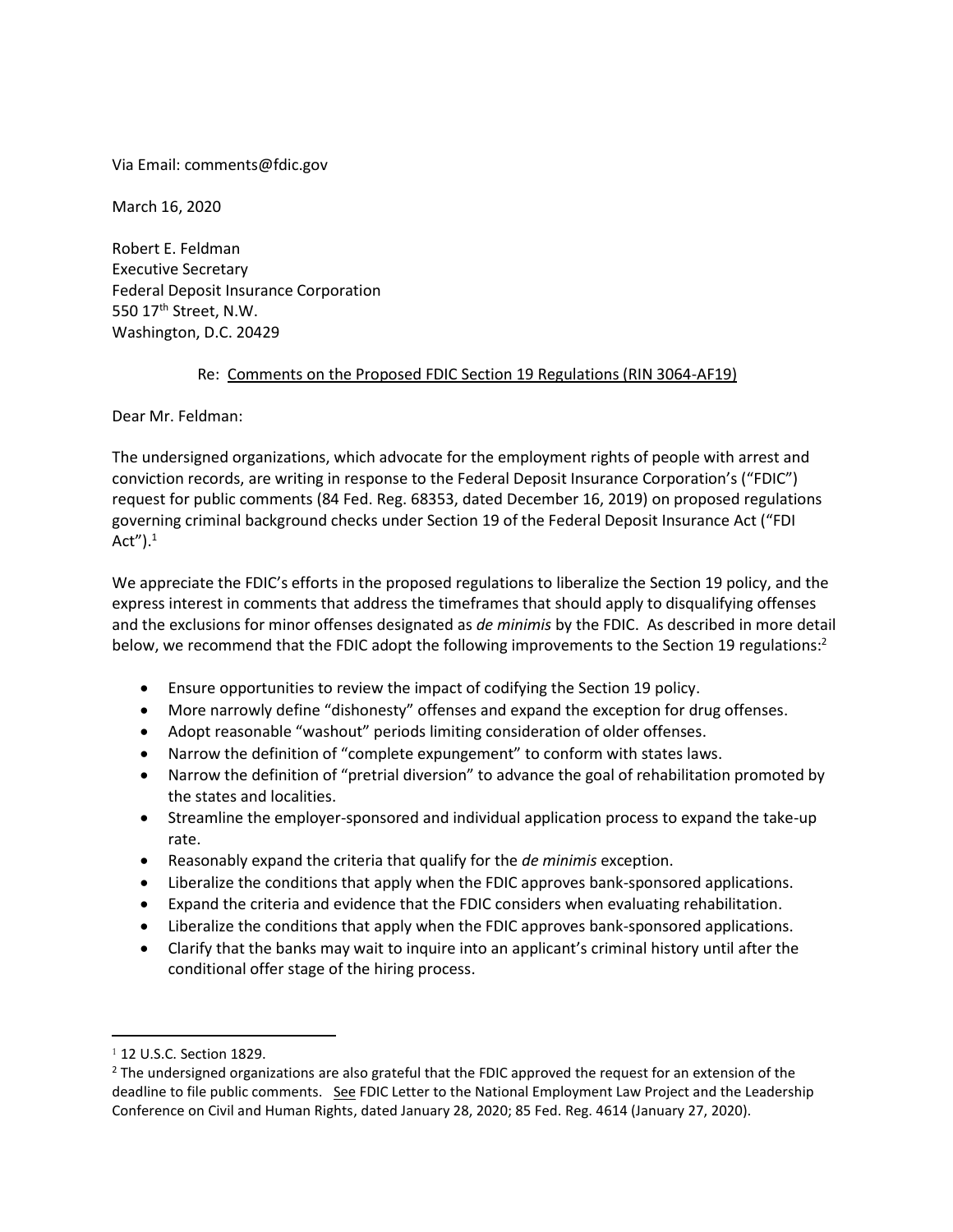#### **I. Expand Job Opportunities in the Banking Industry for Qualified People with Records**

Over 70 million people in the U.S., or one in three adults, have an arrest or conviction record that can show up on a routine background check for employment.<sup>3</sup> While record numbers of people are impacted by criminal background checks for employment, Blacks and Latinos are most severely disadvantaged as racial profiling and discriminatory sentencing schemes have caused these groups to be targeted by law enforcement, arrested, and convicted at rates that far exceed their representation in the population at large.<sup>4</sup>

In recent years, a bi-partisan movement has taken hold around the country advancing robust federal and state policies that have expanded employment opportunities of people with records, which provides helpful context to evaluate the FDIC's Section 19 proposed regulations. For example, at a White House event held last year to celebrate the passage of the First Step Act, President Trump signaled the Administration's support for stronger reentry measures, announcing that "the Second Step Act will be focused on successful reentry and reduced unemployment for Americans with past criminal records, and that's what we're starting right away."<sup>5</sup>

Most recently, the federal Fair Chance Act (FCA) was signed into law, which extends the "ban the box" policy to federal agencies and private employers that contract with the federal government.<sup>6</sup> In 2019, the Administration also rescinded the Office of Personnel Management's (OPM) proposed changes to the Declaration of Federal Employment form that would have vastly expanded the items collected about job applicants to include participation in diversionary programs and other prejudicial information.<sup>7</sup> The states have also passed a record number of laws removing obstacles to occupational licensing for people with records, expanding sealing and expungement of records, and extending diversion programs to

<sup>3</sup> National Employment Law Project, "Opening Pathways for People with Records to Join Licensed Professions" (December 2019), at Appendix E. Available at: [https://www.nelp.org/publication/fair-chance-licensing-reform](https://www.nelp.org/publication/fair-chance-licensing-reform-opening-pathways-for-people-with-records-to-join-licensed-professions/)[opening-pathways-for-people-with-records-to-join-licensed-professions/](https://www.nelp.org/publication/fair-chance-licensing-reform-opening-pathways-for-people-with-records-to-join-licensed-professions/)

<sup>4</sup> "Selective Policing: Racially Disparate Enforcement of Low-Level Offenses in New Jersey," *ACLU of New* Jersey (Dec. 2015). Available at: https://www.aclu-nj.org/files/7214/5070/6701/2015\_12\_21\_aclunj\_select\_enf.pdf (in test cities, Blacks were 2.6 to 9.6 times more likely than whites to be arrested for disorderly conduct, trespassing and marijuana possession); "Report of the Sentencing Project to the United Nations Human Rights Committee Regarding Racial Disparities in the United States Criminal Justice System," *The Sentencing Project* (Aug. 2013). Available at: http://sentencingproject.org/wp-content/uploads/2015/12/Race-and-Justice-Shadow-Report-ICCPR.pdf; "Mandatory Minimum Penalties in the Federal Criminal Justice System." *The U.S. Sentencing Commission*. (Oct. 2011). Available at: https://www.ussc.gov/research/congressional-reports/2011-reportcongress-mandatory-minimum-penalties-federal-criminal-justice-system. (mandatory minimum sentences disproportionately impact communities of color).

<sup>5</sup> The White House, Office of the Press Secretary. (2019). Remarks by President Trump at 2019 Prison Reform Summit and First Step Act Celebration. Available at: https://www.whitehouse.gov/briefings-statements/remarkspresident-trump-2019-prison-reform-summit-first-step-act-celebration/

<sup>6</sup> National Defense Authorization Act, H.Rept. 116-333, Title XI, Sections 1121-1124; The FCA expands on the Office of Personnel Management (OPM) regulations that apply to federal hiring, which were finalized in 2016. 81 Fed. Reg. 86555 (December 1, 2016).

<sup>7</sup> "White House Kills Plan for Expanded Criminal Background Checks for Federal Jobs," *Washington Post* (May 29, 2019); 84 Fed. Reg. 38305 (August 6, 2019) (Referencing the 2,748 public comments received in response to the proposed Declaration of Federal Employment form, OPM stated that "it supports efforts by the Administration and Congress to take steps to reform the criminal justice system and improve second chance hiring employment opportunities.").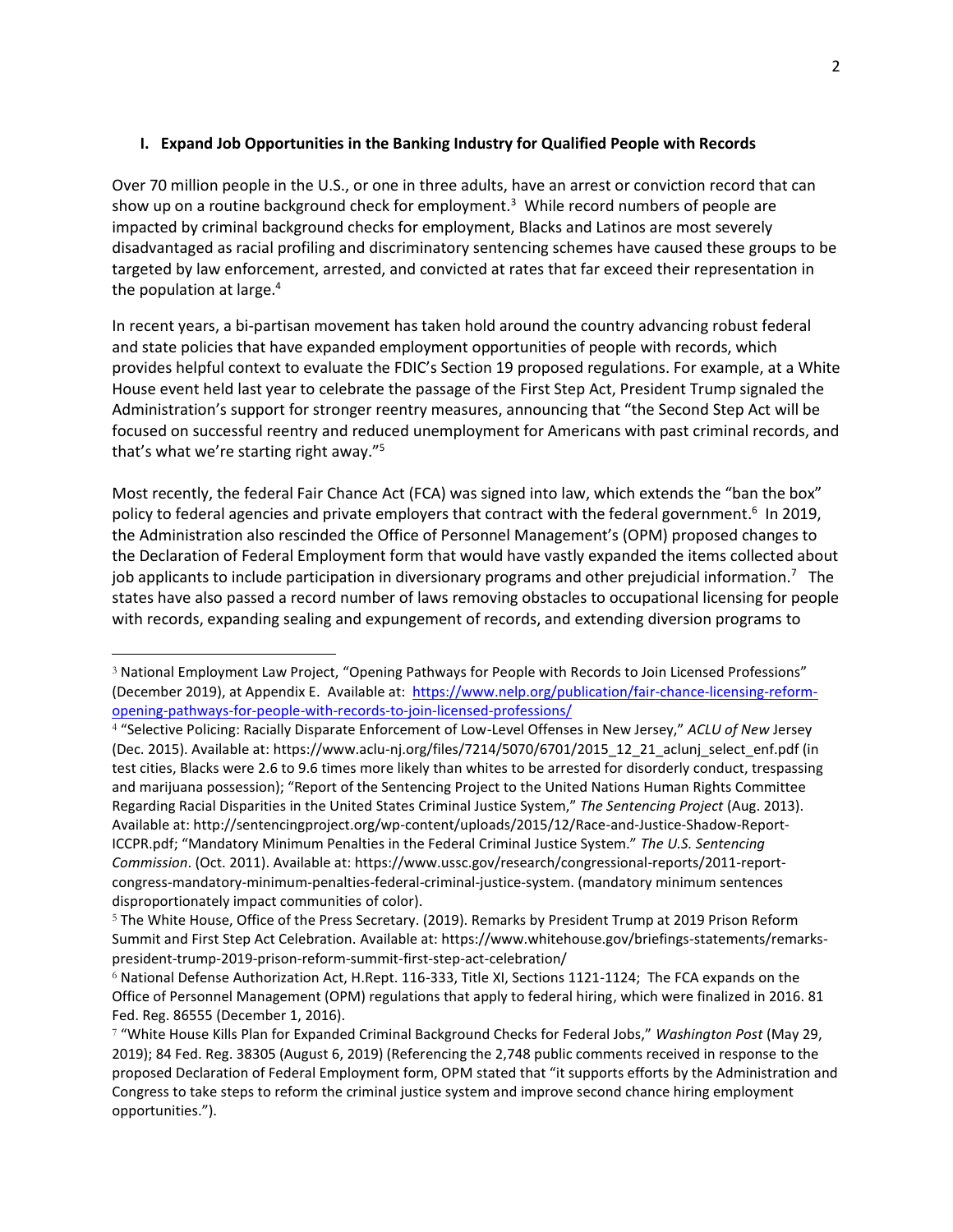reach greater numbers of people impacted by criminal justice system.<sup>8</sup>

Recognizing the significant demand for qualified and diverse financial services workers, industry leaders have advocated for greater flexibility to hire people with arrest and conviction records and called for major reform of the FDIC Section 19 policies. As the *Wall Street Journal* reported, "[b]anks say the restriction is too tight, keeping them from hiring a more diverse pool of candidates."<sup>9</sup> Significantly, the Bank Policy Institute called on Congress to provide "banking organizations flexibility to consider employment for a broader universe of qualified individuals without prior approval,"<sup>10</sup> and JPMorgan Chase urged the FDIC to remove unnecessary criminal record restrictions imposed by its Section 19 policy.<sup>11</sup> In October 2019, JPMorgan Chase also launched a multi-million dollar initiative to help expand employment opportunities of people with records in the banking industry.<sup>12</sup>

While the receptivity and demand for workers with records in the banking industry has never been higher, the FDIC Section 19 policy and procedures present a major roadblock to employment for far too many qualified workers. According to FDIC data reported by the *Wall Street Journal*, only about 1,200 Section 19 applications (including unsponsored, and employer-sponsored applications) have been filed with the FDIC over the past twelve years, which comes to roughly 100 per year.<sup>13</sup> While about half of the applications were approved, almost half were withdrawn by the applicant to avoid receiving a denial that would be made a public record.

This minimal number of Section 19 applications likely reflects multiple factors at play, including the extensive scope of the disqualifying offenses adopted by the FDIC, the burdensome and lengthy application process, and the chilling effect that the policy has on individuals who may indeed qualify, but are convinced that the process is stacked against them. Given these low take-up rates, the time has come for the FDIC to fundamentally shift its approach, which will require major reform of the Section 19 policies and procedures as well as the adoption of strong metrics and targets to measure the impact of the new policy on people with records seeking employment in the banking industry.

#### **II. Recommendations to Clarify and Expand the Proposed Section 19 Regulations**

#### **A. Ensure future opportunities to review the impact of codifying the Section 19 policy**

As a threshold matter, it is important to evaluate the FDIC's decision to codify the current Statement of

<sup>&</sup>lt;sup>8</sup> In 2019 alone, there were 41 new laws addressing consideration of criminal records in employment and occupational licensing alone, and another 70 new laws enhancing record relief (counting both record-sealing and diversion programs). Collateral Consequences Resource Center, "Pathways to Integration: Criminal Record Reforms in 2019" (2020). Available at[: http://ccresourcecenter.org/wp-content/uploads/2020/02/Pathways-to-](http://ccresourcecenter.org/wp-content/uploads/2020/02/Pathways-to-Reintegration_Criminal-Record-Reforms-in-2019.pdf)[Reintegration\\_Criminal-Record-Reforms-in-2019.pdf](http://ccresourcecenter.org/wp-content/uploads/2020/02/Pathways-to-Reintegration_Criminal-Record-Reforms-in-2019.pdf)

<sup>9</sup> "Small Time Crimes a Deal Breaker for Banking Jobs," *Wall Street Journal* (April 21, 2019).

<sup>&</sup>lt;sup>10</sup> Letter from the Bank Policy Institute to the House and Senate Chairs of the Banking and Financial Services Committees (dated April 8, 2019).

<sup>11</sup> Letter from Reid Broda, Associate General Counsel, JPMorgan Chase & Co. to Robert Feldman, Executive Secretary of the FDIC (dated March 6, 2018).

<sup>&</sup>lt;sup>12</sup> Press Release, "JPMorgan Chase Joins Second Chance Efforts to Reduce Obstacles to Employment" (October 21, 2019). Available at: [https://www.jpmorganchase.com/corporate/news/pr/jpmorganchase](https://www.jpmorganchase.com/corporate/news/pr/jpmorganchase-joins-second-chance-efforts-to-reduce-obstacles-to-employment.htm)[joins-second-chance-efforts-to-reduce-obstacles-to-employment.htm.](https://www.jpmorganchase.com/corporate/news/pr/jpmorganchase-joins-second-chance-efforts-to-reduce-obstacles-to-employment.htm)

<sup>13</sup> FDIC FIOA Log Number 19-0083 (FDIC Letter to Lalita Clozel of the *Wall Street Journal*, dated March 1, 2019).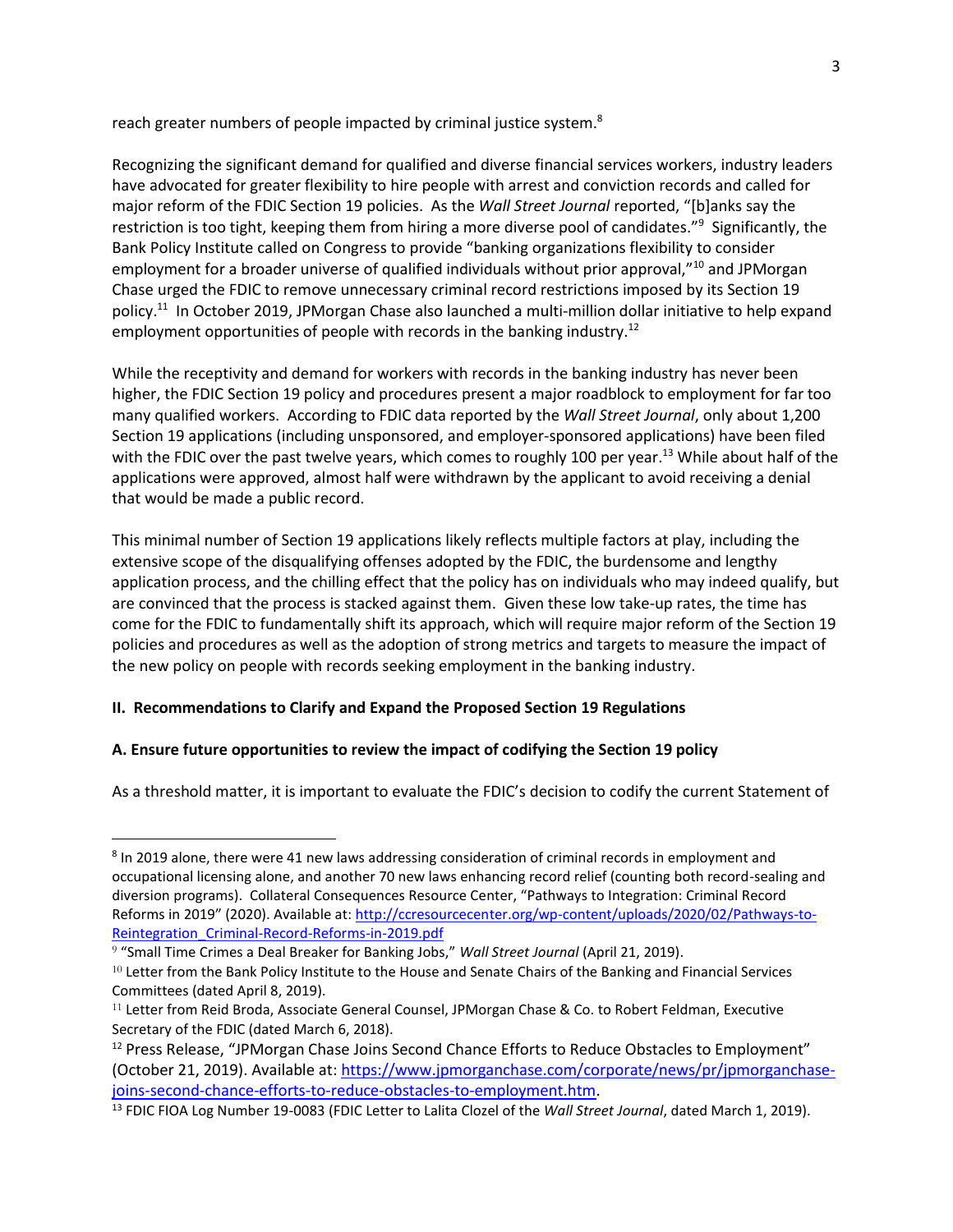Policy for Section 19 of the FDI Act into regulations.<sup>14</sup> The FDIC states that the codification of the policy provides for "greater transparency as to its application, provides greater certainty as to the FDIC's application process and to aid both insured depository institutions and individuals who may be affected by section 19 of the FDI Act to understand its impact and potentially seek relief." 84 Fed. Reg. at 68355.

While we support the FDIC's underlying goals, we are concerned that by codifying the policy the agency is limiting its flexibility to adopt necessary updates and improvements as it has done over the past two decades. As described below, the FDIC has considerable discretion to interpret the broad language of the FDI Act to help increase the low rates that people with records are filing FDIC Section 19 applications. To do so, the FDIC should adopt strong metrics and targets to measure the impact of its new Section 19 policies on application, approval and denial rates and respond in a timely fashion to improve the policies where appropriate.

Accordingly, we urge the FDIC to expressly incorporate a "retrospective analysis" of the regulations on at least a biennial basis in order to evaluate the impact of the new codified policy on job applicants and banking institutions.<sup>15</sup> Based on progress measured by the designated metrics, the FDIC should propose modifications to the regulations where necessary to continually streamline the process and remove unnecessary restrictions that limit the number of people applying for and receiving FDIC approval to work in the banking industry.

The FDIC should also produce regional and national office data indicating the number of individual and bank-sponsored applications that are filed, and well as the number recommended for approval by region, the number withdrawn by the applicant, and the number denied by the FDIC. All these data should be broken down by the individual's disqualifying offense. Within the first two years of implementing the new regulations, the FDIC should establish a goal of doubling the application and approval rates for individual applications and tripling the rates for employer-sponsored applications. Within the first two years, the FDIC should also seek to reduce the time required to process individual applicants by 50 percent, while also reducing the time required to process employer-sponsored applications.

Recommended Language (Section 303.220): "*The FDIC shall conduct a retrospective analysis of 12 CFR Part 303.220 – 303.231 on a biennial basis based on metrics established to measure the impact on Section 19 application, approval and denial rates, report the results of the analysis to the public, and propose sub-regulatory or regulatory modifications where necessary in a timely fashion."*

## **B. The FDIC should exercise its broad discretion under the statute to more reasonably limit the scope of "covered offenses" (Section 303.222)**

# 1. **The FDIC should more narrowly define "dishonesty" offenses and expand the exception for drug offenses (Section 303.222)**

Section 19 of the FDI Act requires prior written consent of the FDIC for an individual to be employed by a bank in cases where the person has been convicted of an offense "involving dishonesty, or breach of trust or money laundering  $\dots$ ." 12 U.S.C. Section 1829(a)(1)(A). The use of ambiguous and

<sup>&</sup>lt;sup>14</sup> "FDIC Statement of Policy for Section 19 of the FDI Act." Available at: <https://www.fdic.gov/regulations/laws/rules/5000-1300.html>

<sup>15</sup> Executive Order 13563 (January 11, 2011); Executive Order 13579 (July 11, 2011).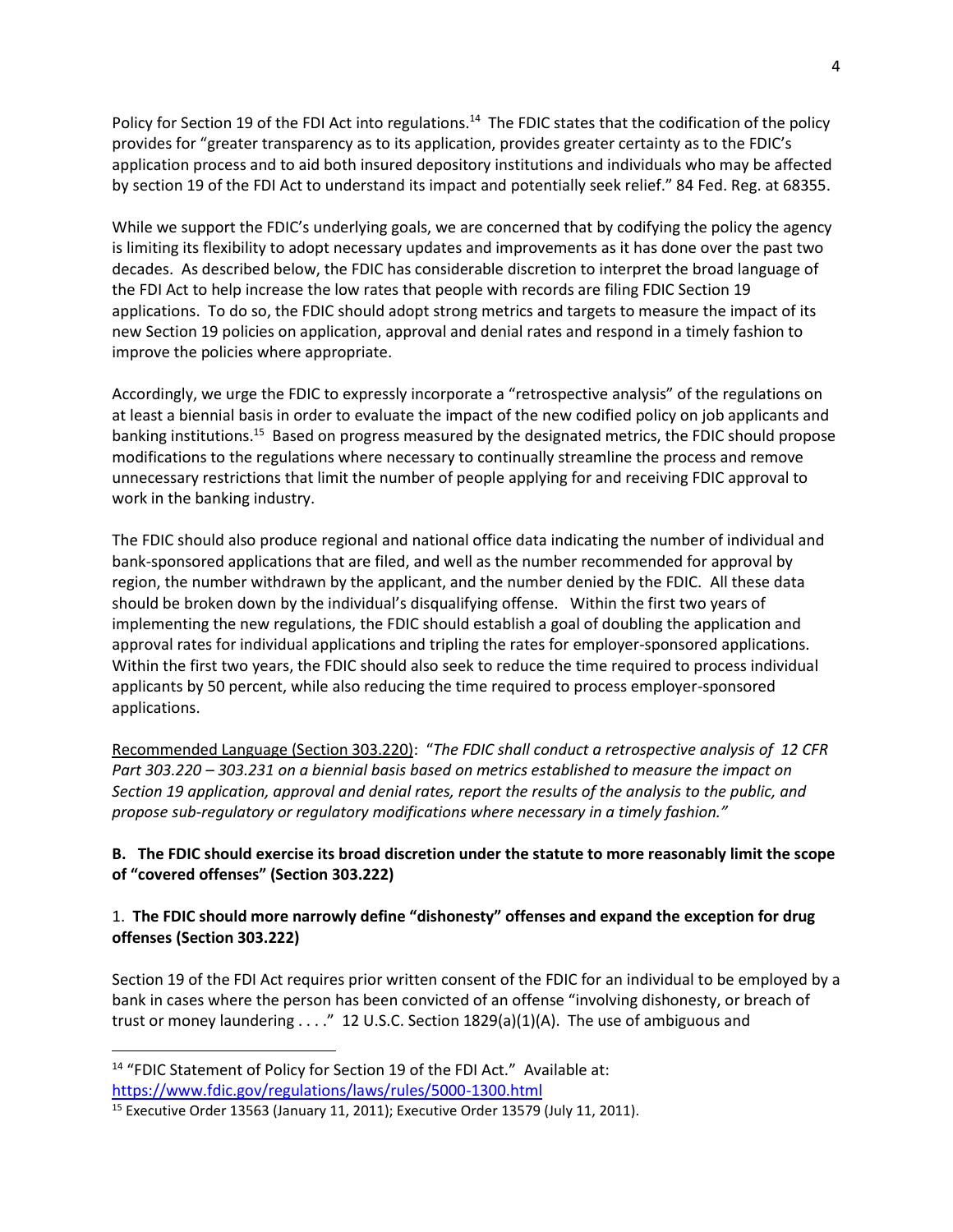exceptionally vague terms like "dishonesty" or "breach of trust" without any specific statutory guidance places the FDIC in the necessary position of more narrowly defining the boundaries of the law.

However, we are especially concerned that the proposed regulations will further compound the potential for prejudicial treatment of people whose minor offenses are captured under the broad language of the proposed "dishonesty" definition. Specifically, we question the FDIC's proposed definition of "dishonesty" offenses, which includes "acts involving want of integrity, lack of probity, or a disposition to distort, cheat, or act deceitfully, or fraudulently . . . . " Section 303.222(a). Phrases like "disposition to distort, cheat or act deceitfully" or "want of integrity" are not only exceptionally vague, which undermines their practical application and effectiveness, they also introduce the potential for the biases and subjective judgements of FDIC reviewers that may compromise the integrity of the Section 19 process. Thus, as proposed below, we urge the FDIC to strike this prejudicial language, while also establishing a bright-line rule that eliminates consideration of older, minor misdemeanor offenses.

With regard to the "covered offenses" provision, we commend the FDIC for taking the position that convictions for simple drug possession are not covered by Section 19. Section 303.222(c). However, we urge the FDIC to go further and eliminate all drug convictions from consideration. The proposed regulation, expressly requiring FDIC approval of all people convicted of drug offenses other than simple drug possession, will discourage exceptionally large numbers of qualified people from seeking jobs in the banking industry. Indeed, in 2018, drug offenses accounted for the largest proportion of arrests (16 percent) in the U.S. compared to any other category of crime.<sup>16</sup> Thus, by eliminating Section 19 review of all drug offenses, the FDIC will also be creating more capacity to timely process applications for other offenses that are more directly probative of "dishonesty."

The FDIC's proposed regulation also fails to take into account the devasting legacy of the "War on Drugs" on communities of color and continued discriminatory drug enforcement practices.<sup>17</sup> As the data now convincingly show, Whites are more likely to sell illegal drugs than Blacks, but they are far less likely to be arrested for drug offenses.<sup>18</sup> The FDIC should expressly recognize the impact of these discriminatory policing practices, and ensure that the agency is not compounding the harm by unnecessarily denying employment opportunities based on drug convictions.

Recommended Language (Section 303.222, substitute subsection (a), strike subsection (c)): "*The conviction or program entry must be for a criminal offense involving dishonesty, breach of trust or money laundering. 'Dishonesty' means directly or indirectly to cheat or defraud; to cheat or defraud for monetary gain or its equivalent; or wrongfully to take property belonging to another in violation of a criminal statute. Dishonestly includes offenses that Federal, state or local laws define as dishonest (or for which dishonestly is an element of the offense), but shall not include misdemeanor criminal offenses or program entries committed more than one year from the date of the Section 19 application (excluding any period of incarceration) or offenses involving the possession, sale, manufacturing or distribution of controlled substances."* 

<sup>&</sup>lt;sup>16</sup> Federal Bureau of Investigation, "2018 Crimes in the United States," Table 30. Available at: [https://ucr.fbi.gov/crime-in-the-u.s/2018/crime-in-the-u.s.-2018/tables/table-30.](https://ucr.fbi.gov/crime-in-the-u.s/2018/crime-in-the-u.s.-2018/tables/table-30)

<sup>17</sup> J. Fellner, "Race Drugs, and Law Enforcement in the United States," 20 *Stanford Law and Policy Review* 257 (2009). Available at[: https://law.stanford.edu/publications/race-drugs-law-enforcement-united-states/.](https://law.stanford.edu/publications/race-drugs-law-enforcement-united-states/)

<sup>&</sup>lt;sup>18</sup> J. Rothwell, "How the War on Drugs Damages Black Social Mobility" (Brookings Institution, September 14, 2014). Available at[: https://www.brookings.edu/blog/social-mobility-memos/2014/09/30/how-the-war-on-drugs](https://www.brookings.edu/blog/social-mobility-memos/2014/09/30/how-the-war-on-drugs-damages-black-social-mobility/)[damages-black-social-mobility/.](https://www.brookings.edu/blog/social-mobility-memos/2014/09/30/how-the-war-on-drugs-damages-black-social-mobility/)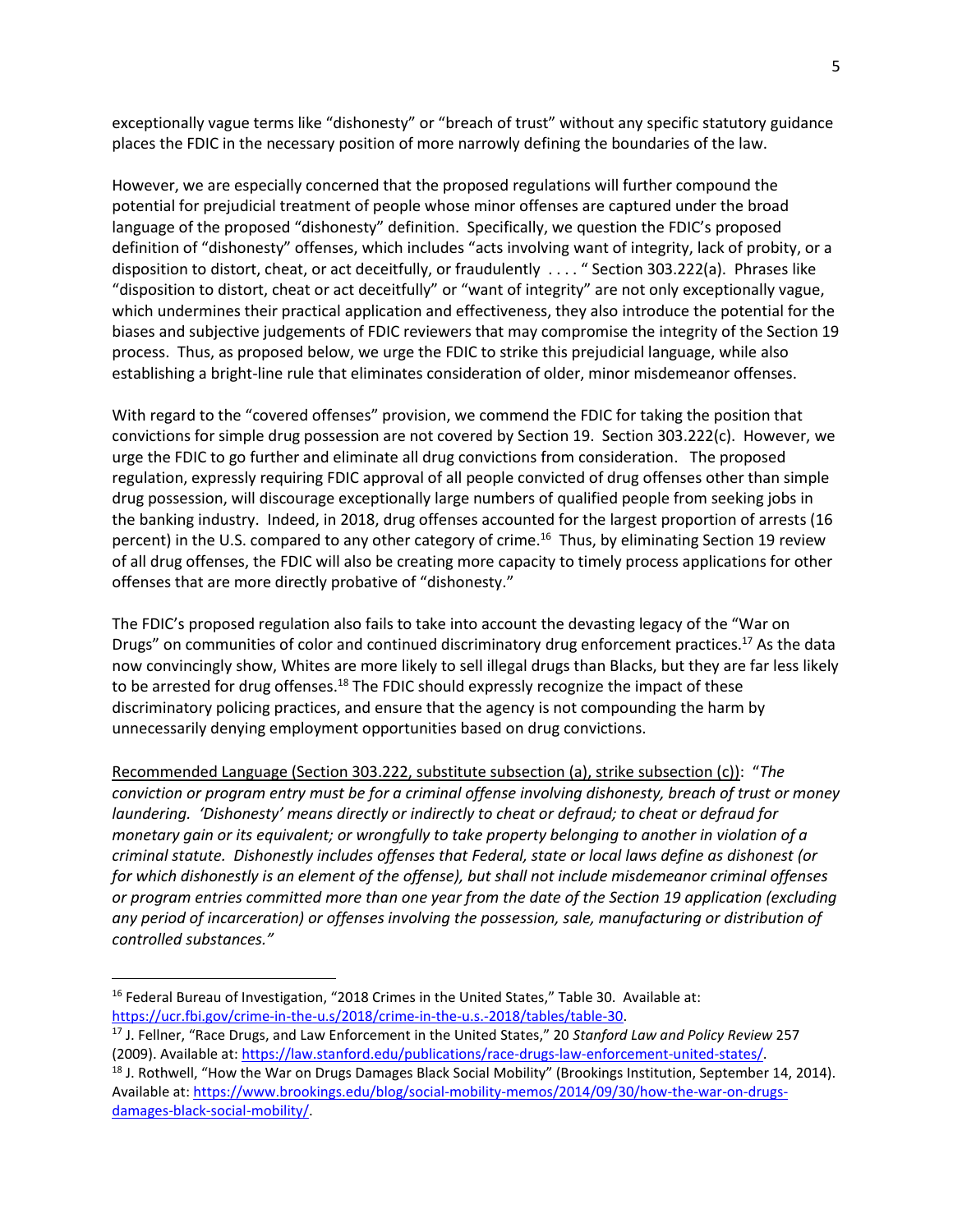# 2. **The FDIC should adopt reasonable "washout" periods limiting consideration of older offenses (Section 303.222)**

The FDIC invites commentators to address whether "timeframes should be considered for various offenses." 84 Fed. Reg. at 68357. Drawing on the leading empirical research and precedents established by other federal laws, we urge the FDIC to not consider any offenses that are older than seven years and to further restrict the period of time when offenses are considered if they are committed by people age 21 and younger.

FDIC Section 19 policy, like other federal and state policies regulating employment of people with records, should be informed by the best available research, which includes a line of studies documenting the low rates of "desistance" from crime. These studies measure the rates that people with a felony record re-commit crimes over the passage of time compared to people in the general population. A prominent study by Professor Alfred Blumstein of Carnegie Melon University found that four to seven years after offending, people who have been convicted of a felony are no more at risk of being arrested for a new offense than anyone in the general population.<sup>19</sup>

The "desistance" period varies depending on the offense. In the states studied by Professor Blumstein, the period was four to seven years for someone previously arrested or convicted of a violent felony, four years for someone previously arrested or convicted of drug felony, and three to four years for someone previously arrested or convicted of a felony property crime. Based on these studies, the FDIC should limit the lookback period for all disqualifying offenses to a maximum of seven years (with the exception of the narrow list of offenses that, by statute, mandate a ten-year disqualifying period).<sup>20</sup>

There is helpful precedent in other federal employment and licensing laws for the adoption of reasonable washout periods, most notably including the Maritime Security Act, which requires the nation's two million port workers to be screened by the Transportation Security Administration (TSA) based on their FBI rap sheet.<sup>21</sup> TSA may only consider felony records, not misdemeanors. Aside from certain terrorism-related offenses, the TSA may not consider convictions dating back more than seven years since the application for the port worker's TSA security credential (or five years from the date of release from incarceration).<sup>22</sup> Significantly, the worker protections of the Maritime Security Act have especially benefited people of color, who have been disproportionately penalized by the criminal justice system.<sup>23</sup> California law also precludes private background check companies from reporting convictions to employers dating back more than seven years.<sup>24</sup>

In addition, we support the recommendation of JPMorgan Chase, which calls on the FDIC to expand the

<sup>&</sup>lt;sup>19</sup> Alfred Blumstein and Kiminori Nakamura, "Extension of Current Estimates of Redemption Times: Robustness Testing, Out-of-State Arrests, and Racial Differences," submitted to the Nat'l Institute of Justice (November 2012), at page 89. Available at[: https://www.ncjrs.gov/pdffiles1/nij/grants/240100.pdf.](https://www.ncjrs.gov/pdffiles1/nij/grants/240100.pdf)

<sup>20</sup> 12 U.S.C. Section 1829(a)(2).

<sup>21</sup> 46 U.S.C. Section 70105(c); 49 C.F.R. Section 1572.103.

<sup>&</sup>lt;sup>22</sup> 46 U.S.C. Section 70105(c)(1)(b); 49 C.F.R. Section 1572.103(b)(1).

<sup>&</sup>lt;sup>23</sup> National Employment Law Project, "A Scorecard on the Post 9-11 Port Worker Background Checks" (July 2009). Available at[: https://www.nelp.org/wp-content/uploads/2015/03/PortWorkerBackgroundChecks.pdf.](https://www.nelp.org/wp-content/uploads/2015/03/PortWorkerBackgroundChecks.pdf)

<sup>&</sup>lt;sup>24</sup> Investigative Consumer Reporting Agencies Act (ICRAA), CA Civil Code Sections 1786 et seq. Notably, the federal community block grant program regulating child serving organizations also places a 5-year limit on the consideration of any drug-related offenses. 42 U.S.C. Section 9858f(c)(1)(D)(ix).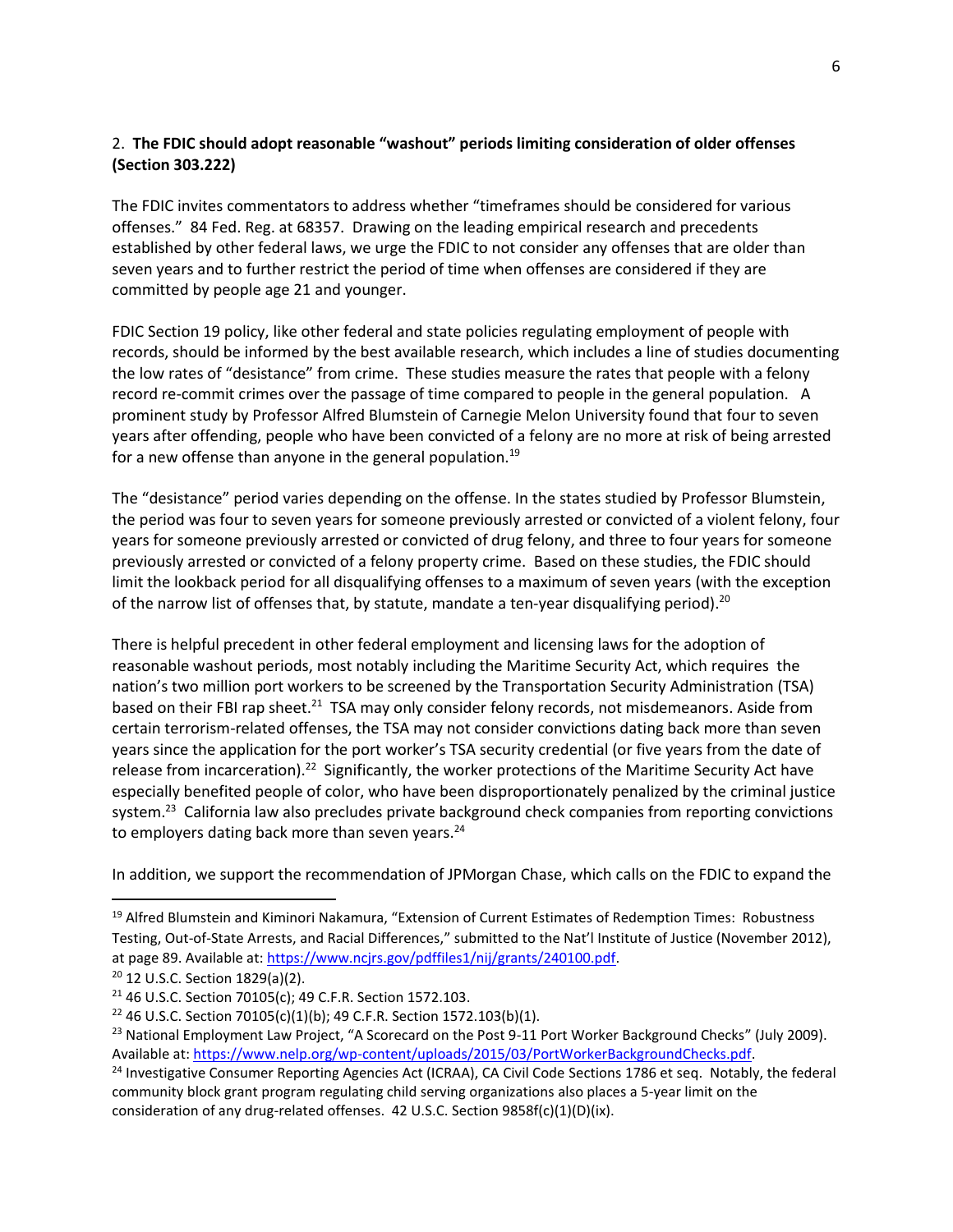age-base exception that is currently limited to the *de minimis* offense provision (Section 303.227(b)(1)) for individuals who were 21 years of age or younger at the time of their conviction. Specifically, JPMorgan Chase urges the FDIC to extend the exception to "[a]ny conviction or program entry resulting from a crime committed prior to age 21, provided the underlying criminal conduct occurred at least 30 months prior to the date an application to the FDIC would otherwise be required, and all sentencing or program requirements have been met."<sup>25</sup> Consistent with the FDIC's policy precluding consideration of youthful offender determinations that apply to minors under state law (Section 303.223(c)), the FDIC should not penalize youthful conduct that occurred when the individual was under the age of 21 given the strong evidence that brain development and maturation is not fully accomplished until age 25.<sup>26</sup>

Recommended Language (Section 303.222, add new subsection (d): "*Except for the offenses set forth under 12 U.S.C. 1829(a)(2), a conviction or program entry will not be considered unless it occurred during the 7-year period ending on the date on which the individual's application was filed with the FDIC, or during the 5-year period starting when the individual was released from incarceration and ending on the date on which the individual's application was filed with the FDIC. For individuals who committed an offense when they were 21 years of age or younger, the conviction or program entry will not be considered if the sentencing occurred prior to the 30-month period before the application was filed with the FDIC.".*

## **C. The FDIC's definition of "complete expungement" should be narrowed to conform with states laws (Section 303.223(b))**

Under Section 303.223(b) of the proposed regulations, convictions that have been "completely expunged" do not constitute convictions of record, and therefore do not require a Section 19 application. The proposed rule states that convictions are considered to be completely expunged when "the jurisdiction, either in the order or the underlying legislative provisions, forbids the conviction or program entry to be used for any subsequent purpose including, but not limited to, an evaluation of a person's fitness or character."

Recognizing that "expungements continue to be a source of confusion," the FDIC invites public comments to clarify the proper scope of the proposed regulation. 84 Fed. Reg. at 68357. This issue takes on special significance in light of the exceptional level of state activity expanding expungement and sealing protections, including several new laws that automatically expunge and seal a broader range of arrest and conviction records.<sup>27</sup> The strong bi-partisan support for more expansive expungement and sealing protections is intended to promote and reward rehabilitation by removing the collateral consequences of covered arrests and convictions. While states vary in the use of expungement and sealing methods for removing records from public view, most states employ one or both methods of relief.<sup>28</sup>

While we appreciate the FDIC's intention in broadening the situations in which an expungement or

<sup>&</sup>lt;sup>25</sup> JP Morgan Chase & Co. Policy Center, "Reducing Barriers to Employment in the Banking Industry for Qualified Individuals with Criminal Records." Available at: [https://www.jpmorganchase.com/corporate/Corporate-](https://www.jpmorganchase.com/corporate/Corporate-Responsibility/document/hiring-reform.pdf)[Responsibility/document/hiring-reform.pdf.](https://www.jpmorganchase.com/corporate/Corporate-Responsibility/document/hiring-reform.pdf)

<sup>26</sup> Arain, M., et al., "Maturation of the Adolescent Brain," *Neuropsychiatr Dis Treat*. 2013;9:449-61. Available at: [https://www.ncbi.nlm.nih.gov/pubmed/23579318.](https://www.ncbi.nlm.nih.gov/pubmed/23579318)

<sup>&</sup>lt;sup>27</sup> Supra, footnote 8, "Pathways to Integration: Criminal Record Reforms in 2019."

<sup>&</sup>lt;sup>28</sup> Collateral Consequences Resource Center. "50-State Guide to Expungement and Sealing Laws." (2016). Available at: http://ccresourcecenter.org/2016/01/13/expungement-and-sealing-laws/.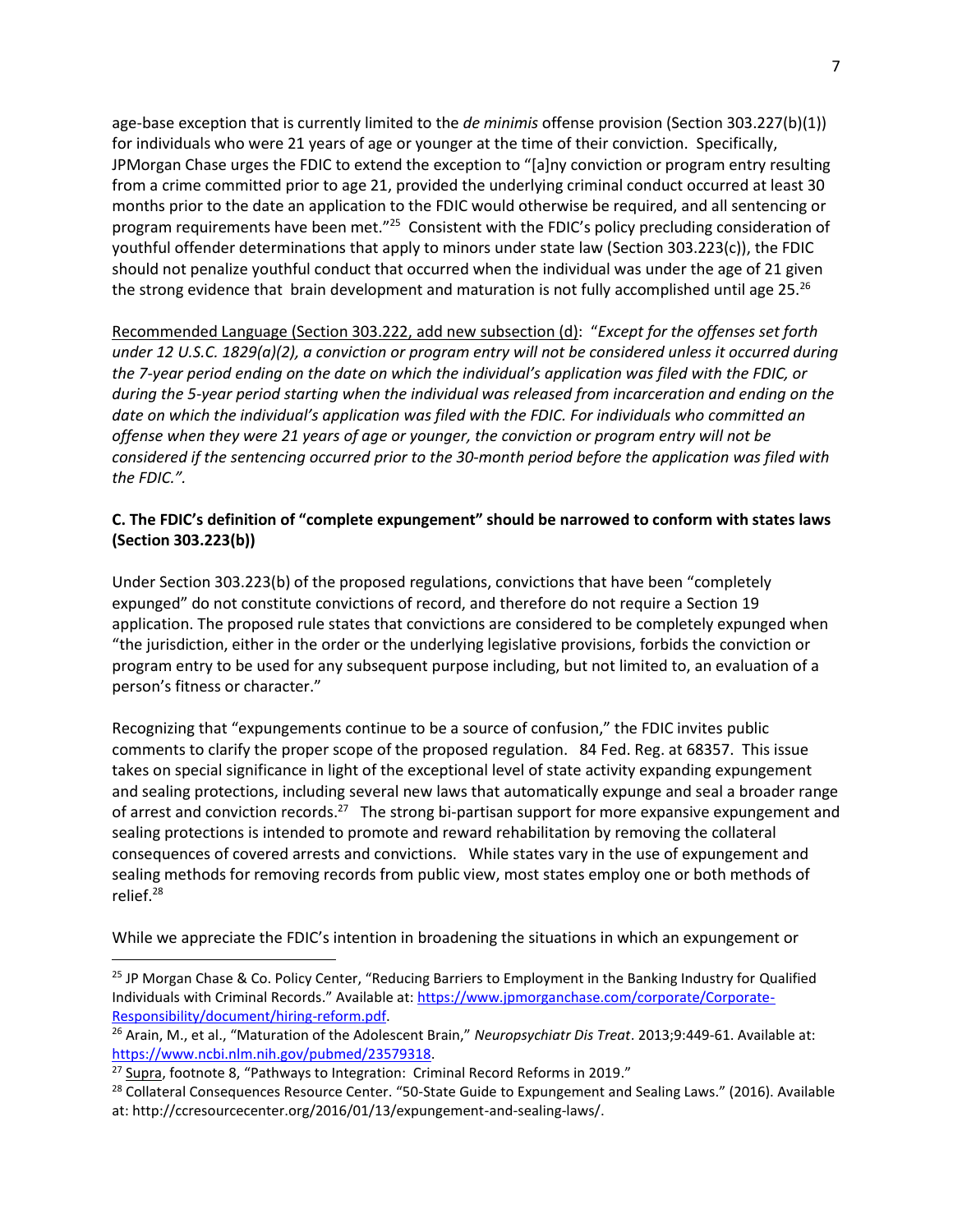sealing will no longer be considered, we recommend that the FDIC regulation state that all expungements and sealings be recognized by the FDIC, regardless of whether they may be considered for subsequent purposes, including an evaluation of a person's fitness or character. In most states, the remedy of expungement or sealing of criminal records is described as a restriction on access to records.<sup>29</sup> In these states, there remains some provision in the law where in very limited circumstances a record may be unsuppressed, which would qualify these cases for review under the proposed regulation.

Given the vast number of laws and regulations that may authorize access to an expunged or sealed record in very narrow situations governing character and fitness determinations, the FDIC's proposed "fitness or character" restriction threatens to swallow the progressivity of the new rule. Further, requiring an FDIC application for expunged or sealed convictions may place an undue hardship on the applicant to obtain certified court documents. In many states, court files for a conviction that have been expunged are impounded by the courts and cannot be accessed by anyone, including court personnel, without a court order.<sup>30</sup> Thus, applicants with "incomplete" expungements would need to file motions in court to unseal the record to obtain the document, exposing the once sealed or expunged record to public access while it remains unsealed.

To advance the FDIC's aim to eliminate confusion with respect to expungement, we propose two changes to the definition of "complete expungement." Frist, we recommend changing the section title to "Expungements and Sealings" to recognize that states use both mechanisms to remove records from public view. We also recommend removing the word "complete" from the title and eliminating the need for further investigation into the way each state handles expungements and sealings. Finally, we propose expressly clarifying that the FDIC will not consider expunged or sealed records, even in cases where the state authorizes consideration for character and fitness purposes.

Recommended Language (Section 303.223(b), substitute): *"(b) Expungement and Sealing: If an order of expungement, sealing or dismissal has been issued in regard to a conviction and it is intended by the language in the order itself, or in the legislative provisions under which the order was issued, that the conviction will be destroyed or sealed from individual's state or federal record, then it will be considered expunged for the purposes of Section 19 even if exceptions allow the record to be considered for certain character and fitness evaluation purposes."*

# **D. The definition of "pretrial diversion" should be narrowed to advance the goal of rehabilitation promoted by the states and localities (Section 303.224)**

Under Section 19, both convictions and participation in a pre-trial diversion or similar program will be considered records that trigger the requirement that the individual obtain the FDIC's prior consent to be employed in the banking industry. We urge the FDIC to significantly limit consideration of pretrial diversion programs exercising its broad discretion to more narrowly define the statutory restriction.

Under proposed Section 303.224, a pretrial diversion or similar program "is characterized by a suspension or eventual dismissal or reversal of charges or criminal prosecution upon agreement, whether formal or informal, by the accused to treatment, rehabilitation, restitution, or other noncriminal alternatives." According to the proposed rule change, "whether a program constitutes a

 $^{29}$  Id.

<sup>&</sup>lt;sup>30</sup> See, for example, Illinois Compiled Statutes 20 ILCS 2630/5.2(d)(9)(A)(ii).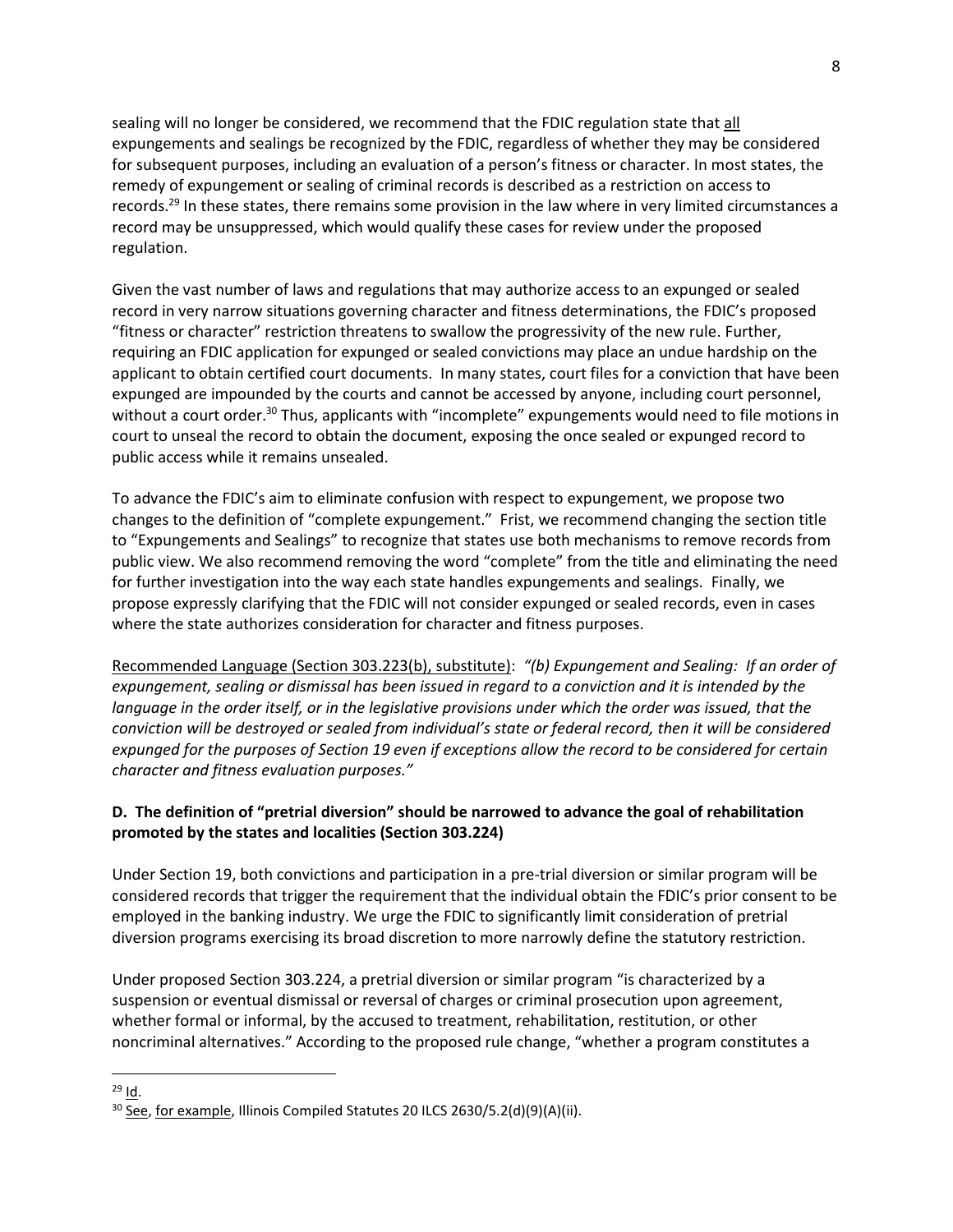pretrial diversion or similar program is determined by relevant Federal, state, or local law, and if not so designated under applicable law then the determination of whether it is a pretrial diversion or similar program will be made by the FDIC on a case-by-case basis."

It is important to first emphasize the critical policy goals of pretrial diversion programs. The early intervention of pretrial diversion programs allow "caseloads and jail days [to be] reduced, criminal records [to be] prevented, and access to services that put men and women on the path to health and stability [to be] accelerated."<sup>31</sup> Pretrial diversion also can "prevent the costs and harmful consequences— to the justice system, the community, and the individual—of repeated arrests, convictions, and incarcerations."<sup>32</sup> It is estimated that nearly 8 percent of the people who are arrested and charged with felonies are identified by prosecutors to qualify for pretrial diversions.<sup>33</sup> Most diversion programs serve either people charged with drug offenses or people without prior convictions.<sup>34</sup>

These programs are designed to truly give individuals a second chance by promoting and rewarding rehabilitation. The FDIC's proposed regulation, which broadly expands on the language of the statute, undermines the key purpose of such programs: avoiding the devastating consequences a criminal conviction can have on an individual's life and livelihood. The proposed rule would make it more difficult for people who were judicially granted the opportunity to avoid a criminal conviction by immediately addressing their underlying issues, remain seamlessly connected to their community and not jeopardize work opportunities.

The FDIC's proposed rule would also have a discriminatory impact on people of color who are disproportionately arrested for drug offenses, $35$  which are the most common diversion alternatives established by state laws to address substance use.<sup>36</sup> Also, studies that have found that prosecutors were more likely to negotiate with White defendants than with Black or Latino defendants with similar legal characteristics. Thus, the proposed policy change would serve as yet another way Black and Latino people who are in recovery are limited from receiving a fair opportunity to be considered for employment.

The proposed rule also runs counter to the direction the states and the Federal government have taken in expanding the use of pretrial diversion programs as a method by which individuals can avoid both a criminal conviction and its lasting collateral consequences. According to a 2019 national survey, 16

<https://journals.sagepub.com/doi/full/10.1177/2153368713483320>

 $31$  The Center for Heath and Justice at TASC, "No Entry: A Survey of Prosecutorial Diversion in Illinois" (2017). Available at:

[http://www2.centerforhealthandjustice.org/sites/www2.centerforhealthandjustice.org/files/publications/IL-](http://www2.centerforhealthandjustice.org/sites/www2.centerforhealthandjustice.org/files/publications/IL-ProsecutorialDiversionSurvey-2017.pdf)[ProsecutorialDiversionSurvey-2017.pdf](http://www2.centerforhealthandjustice.org/sites/www2.centerforhealthandjustice.org/files/publications/IL-ProsecutorialDiversionSurvey-2017.pdf)

 $32$  Id.

<sup>&</sup>lt;sup>33</sup> Traci Schlesinger. (2013, April 5). "Racial Disparities in Pretrial Diversion: An Analysis of Outcomes Among Men Charged With Felonies and Processed in State Courts." Available at:

 $34$  Id.

<sup>&</sup>lt;sup>35</sup> The Drug Policy Alliance, "The Drug War, Mass Incarceration and Race" (2018). Available at: [http://www.drugpolicy.org/sites/default/files/drug-war-mass-incarceration-and-race\\_01\\_18\\_0.pdf.](http://www.drugpolicy.org/sites/default/files/drug-war-mass-incarceration-and-race_01_18_0.pdf)

<sup>&</sup>lt;sup>36</sup> Forty-three states have adopted population-specific diversion programs, while 39 states have diversion alternatives that address substance abuse specifically. National Conference of State Legislatures, Pretrial Diversion, September 28, 2017. Available at: [http://www.ncsl.org/research/civil-and-criminal-justice/pretrial](http://www.ncsl.org/research/civil-and-criminal-justice/pretrial-diversion.aspx.)[diversion.aspx.](http://www.ncsl.org/research/civil-and-criminal-justice/pretrial-diversion.aspx.)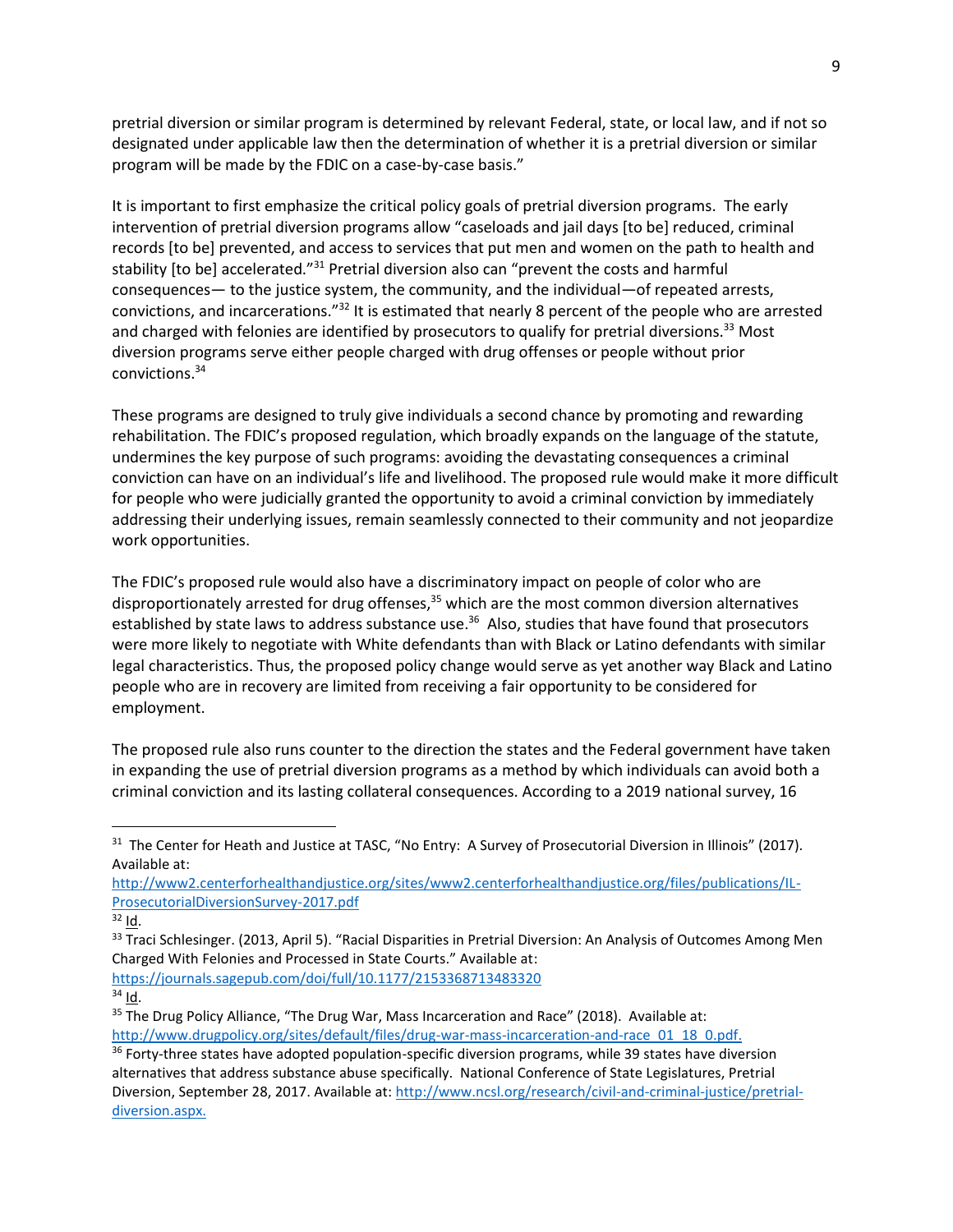states passed laws creating or expanding diversionary programs, reflecting a clear trend across the country to limit the debilitating impact a criminal record can have on individuals and their communities.<sup>37</sup> Furthermore, the Federal government has also distanced itself from policies broadening the scope of criminal background inquiries to include pretrial diversion programs.<sup>38</sup>

We urge the FDIC to exercise its broad discretion to narrowly define "pretrial diversion or similar programs" so as to reduce the number of individuals facing disclosure and possible disqualification on the basis of a non-conviction. As indicated below, we propose the FDIC eliminate the "noncriminal alternative" and "whether formal or informal" phrases. These qualifiers unnecessarily introduce ambiguous criteria that could restrict the types of pretrial diversions programs that would be considered acceptable under the rule. Thus, our recommended definition more clearly and narrowly defines the meaning of pretrial diversion while still respecting the intent of the FDI Act.

Recommended Language (Section 303.224, substituting current subsections (a) and (b)): *"A pretrial diversion or similar program is characterized by a suspension or eventual dismissal or reversal of charges or criminal prosecution upon agreement by the accused to restitution, drug or alcohol rehabilitation, anger management or community service."*

#### **E. Streamline the employer-sponsored and individual application process to expand the take-up rate (Sections 303.225, 303.226, 303.228)**

Sections 303.225, 303.226 and 303.228 of the proposed regulations outline the critical procedures that the FDIC has established for an individual with a covered offense to petition the agency to be authorized to work in the banking industry. However, the complexity and burdensome paperwork required by the codified application process has, we believe, substantially contributed to the low numbers of individuals with records and banks that have petitioned the FDIC.

Thus, we urge the FDIC to streamline the application process in the following areas:

Eliminate the Threshold "Waiver": The FDIC review of employer-sponsored applications is more efficient than individual-sponsorship applications because the process is completed by the Regional Office without the requirement of national review, thereby shortening the processing time. Further, bank sponsorship increases the likelihood of the applicant's ability to successfully petition the FDIC. As discussed in Section II.G.2., the banks have identified certain challenges with the process, which could be addressed by limiting the restrictions that apply when a bank-sponsored application is approved by the FDIC.

With regard to Sections 303.225, 303.226, and 303.228, we recommend that the FDIC remove the requirement that a person seeking to file an individual application first petition the FDIC for a "waiver" of the requirement that the bank initiate the process by filing an application on behalf the individual. This extra level of process, requiring "substantial good cause" why the application should be granted, is

<sup>&</sup>lt;sup>37</sup> Collateral Consequences Resource Center, "New 2019 Laws on Diversion and Other Non-Conviction Dispositions" (February 7,2020). Available at: [http://ccresourcecenter.org/2020/02/07/new-2019-laws-on](http://ccresourcecenter.org/2020/02/07/new-2019-laws-on-diversion-and-other-non-conviction-dispositions/)[diversion-and-other-non-conviction-dispositions/.](http://ccresourcecenter.org/2020/02/07/new-2019-laws-on-diversion-and-other-non-conviction-dispositions/)

<sup>38</sup> "The White House Withdraws Proposed Expanded Criminal Background Check Requirements," *The Hill* (May 29, 2019). Available at: [https://thehill.com/homenews/administration/446037-trump-admin-withdraws-proposed](https://thehill.com/homenews/administration/446037-trump-admin-withdraws-proposed-expanded-criminal-background-checks)[expanded-criminal-background-checks.](https://thehill.com/homenews/administration/446037-trump-admin-withdraws-proposed-expanded-criminal-background-checks)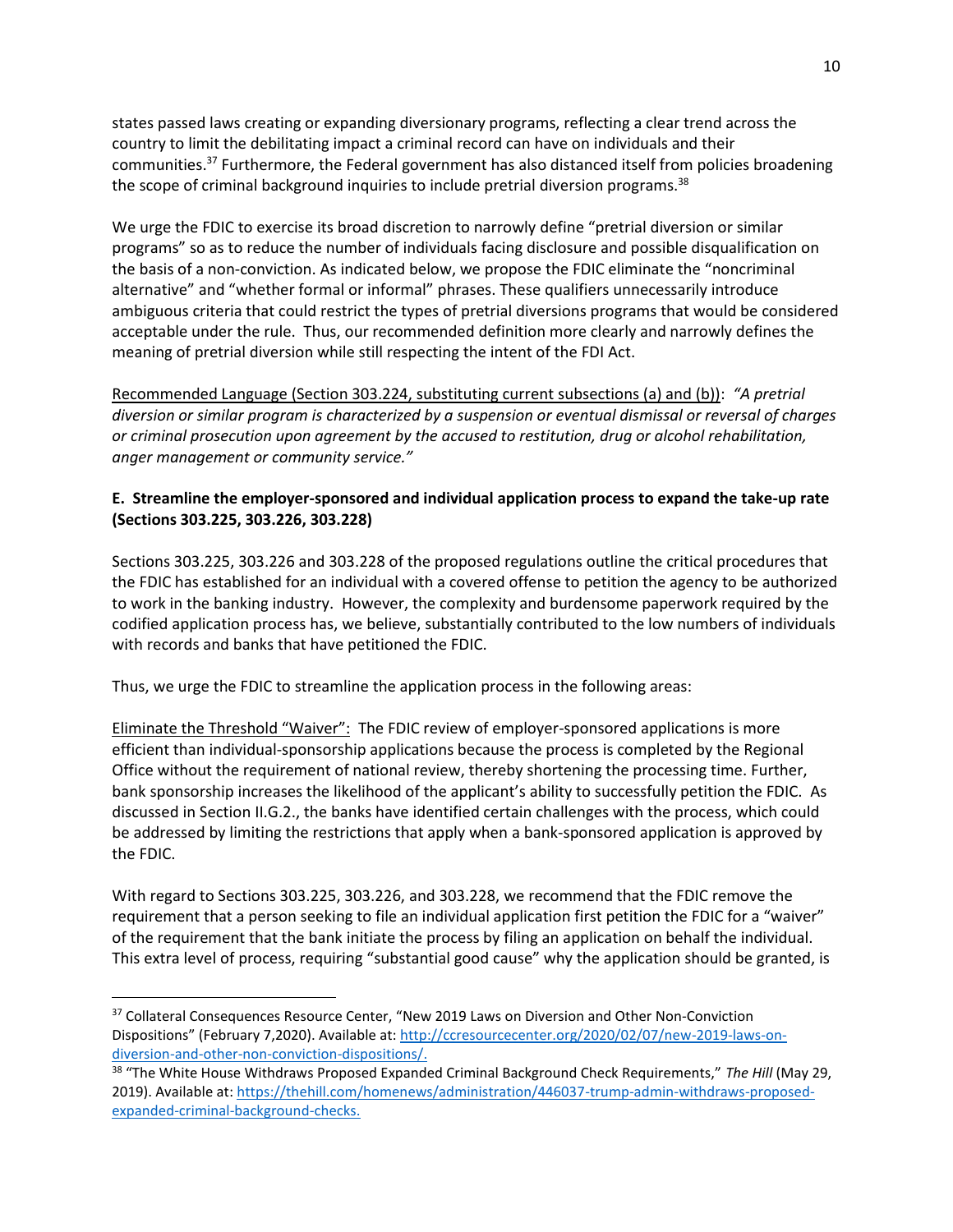both confusing and unnecessary. 84 Fed. Reg. at 68361. For example, it incorrectly communicates to the individual that he or she must first establish a relationship with a bank to apply to the FDIC for authorization to work with a covered offense. Second, we recommend that the FDIC authorize an application to be filed as an initial matter by either an individual or a bank, or contemporaneously by both parties.

Expand the Regional Office Authority: As reflected in the proposed regulations, the Regional Offices have significant authority to receive and approve bank-sponsored applications, while they also serve as the initial screening entity before an individual application is forwarded to the national office for review. It is our understanding that in most cases, the national office is not likely to grant an individual application if the Regional Office has not made a positive recommendation. Moreover, the Regional Office may discourage the individual from pursuing an application that will not be recommended for national office approval. As these formal and informal screening processes illustrate, Regional Offices already play a critical role screening applications, which could be more systematized to ensure greater uniformity and transparency and help expand the number of applications approved by the FDIC in a timely fashion.

Recommended Language (Section 303.225, substitute): "*The FDIC will accept bank-sponsored applications or individual applications filed separately or contemporaneously with the Regional Office. (a) Bank-sponsored applications: The bank-sponsored applications are reviewed by the appropriate FDIC Regional Office, and may be approved or denied by the Regional Office pursuant to delegated authority. A denial of a bank-sponsored application must be with the certification of the General Counsel, or designee that the denial is consistent with the purposes of section 19.*

*(b) Individual applications: The individual applications are reviewed by the appropriate Regional Office, and may be approved or denied by the Regional Office pursuant to delegated authority, except in cases involving offenses listed in 12 U.S.C. Section1829(a)(2) and other high-level security cases designated by the FDIC.* 

*(c) National office review: The national office will review designated high-security cases filed and reviewed by the Regional Office. The Regional Office will submit to the national office individual waiver applications where the recommendation is to deny and the applicant seeks national review of the determination. The national office will function as the ultimate reviewer of applicants denied by the Regional Office where the individual is seeking reconsideration."*

Reduce Paperwork Requirements: The application process required of individuals and banks under Section 19 can be complicated and time-consuming, which undermines the processes and can discourage even the most qualified candidates from pursuing their Section 19 review rights.

Most notably, while the FDIC accesses the individual's FBI rap sheet for the list of arrest and convictions that comprise a person's criminal history, applicants are still required to submit original copies of their conviction and expunged or sealed records, no matter the age of the offense or the level of access to the information. Obtaining these documents can be costly. Courts often assess copy fees and certified court dispositions and filing fees if the applicant has to petition the court to temporarily unseal expunged or sealed records to obtain the required documents.

We have also observed some variation across the FDIC Regional Offices regarding the items that can and should be included in application forms. For example, one Regional Office provides a comprehensive list of items on a cover letter for applicants, while another does not provide the same guidance. These policies can impact an applicant's ability to adequately provide mitigation packets for their Section 19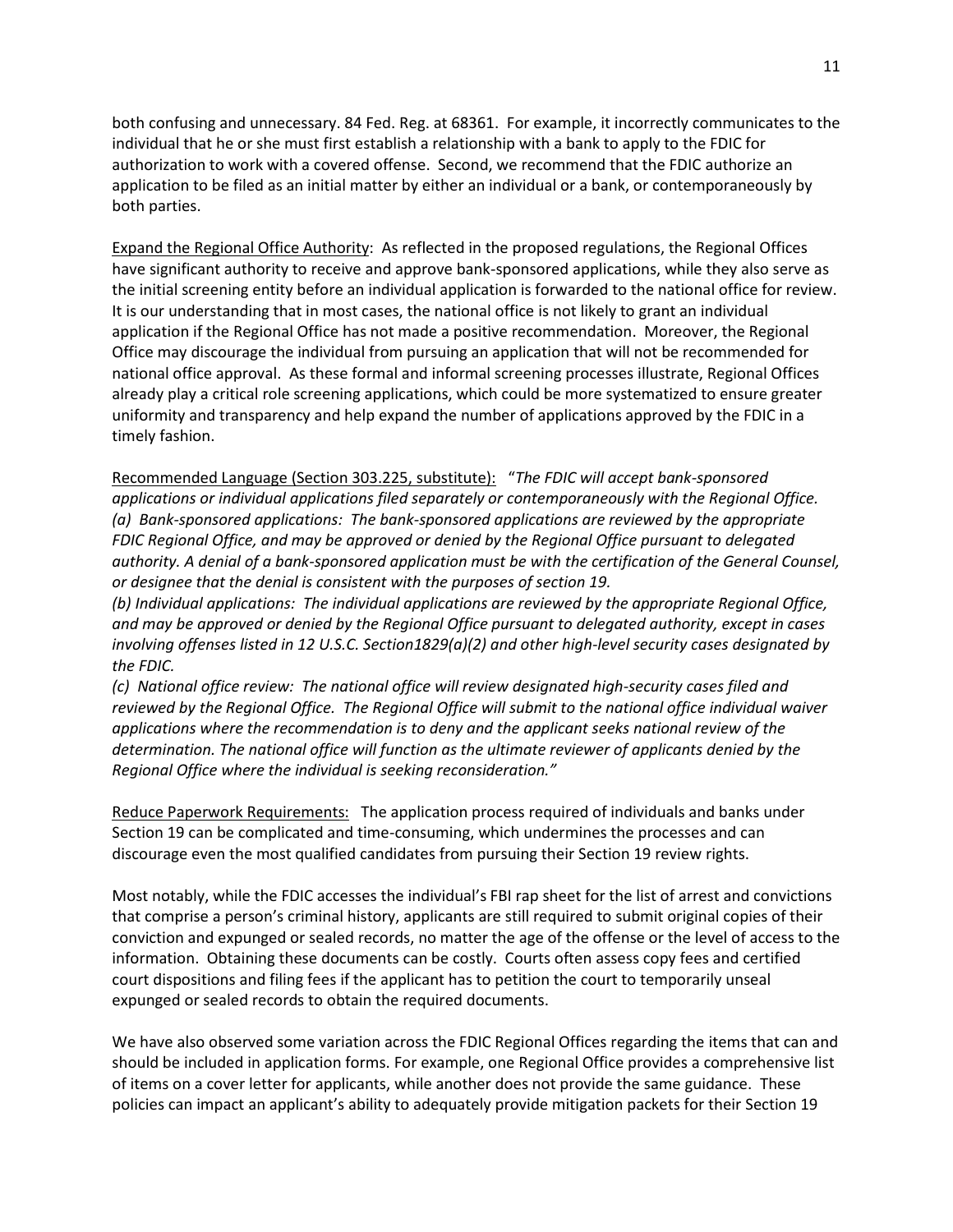application. Thus, we recommend that the FDIC establish procedures that reduce the paperwork burdens on the applicant, and help create consistent processes across the Regional Offices.

Recommended Language (Section 303.228, substituted): *Forms and instructions will be published online for the general public to access, and made available by the Regional Office. The individual or banksponsored application must be filed with the appropriate Regional Office director. The appropriate Regional Office is the office covering the state where the person resides, as indicated on the FDIC's home page in the contacts section. The forms shall provide a comprehensive list and sample cover letter detailing the items that may accompany the application, including clear guidance on evidence that may support a finding of rehabilitation. The Regional Office will primarily rely on the FBI criminal history record, which must be provided to the applicant to review for accuracy. The FDIC will not require the applicant to provide certified copies of criminal history records unless there is a clear and compelling justification to require additional information to verify the accuracy of the FBI record.*

## **F. Reasonably expand the criteria that qualify for the** *de minimis* **exception (Section 303.227)**

The FDIC expressly seeks comments to determine if "additional situations involving low risk convictions should be covered" by the *de minimis* exception set forth in Section 303.227 of the proposed regulations. 84 Fed. Reg. at 68357. As described below, we recommend a number of reasonable reforms that would expand the number of people with minor offenses who are eligible to pursue employment opportunities in banking.

The FDIC's proposed *de minimis* exception imposes multiple layers of restrictions, requiring that:

- 1. There have only been one conviction (or pretrial diversion entry) on the individual's record;
- 2. The offense was punishable by a term of less than one year or a fine of \$2,500 or less;
- 3. The individual served three days or less of jail time;
- 4. The offense occurred five years prior to the application; and
- 5. The offense did not involve a financial institution.

Individuals with covered offenses that meet *de minimis* criteria are exempted from having to file a Section 19 application, which gives the banking industry greater flexibility to hire people with arrest and conviction records.

Eliminate the Jail-Time Rule: The FDIC proposed regulation prevents individuals from qualifying for a *de minimis* offense if they served over three days of "jail time," which is defined to cover "any significant restraint on an individual's freedom of movement which includes, as part of the restriction, confinement where the person may leave temporarily only to perform specific functions or during specified times periods or both." 84 Fed. Reg. at 68360.

We have serious concerns with this expansive definition of "jail time" given the onerous impact it has on many low-risk applicants, especially including people of color, who would otherwise qualify for a *de minimis* exception. This definition of "jail time" substantially expands the number of persons forced to file Section 19 applications as it includes time served in pretrial confinement, for civil infractions, or in home confinement – all of which sometimes impose a "significant restraint on an individual's freedom of movement."

Specifically, this definition would disqualify low-risk individuals who had their freedom of movement restricted for failure to pay a low-grade traffic fine, for example, or who could not afford to pay bail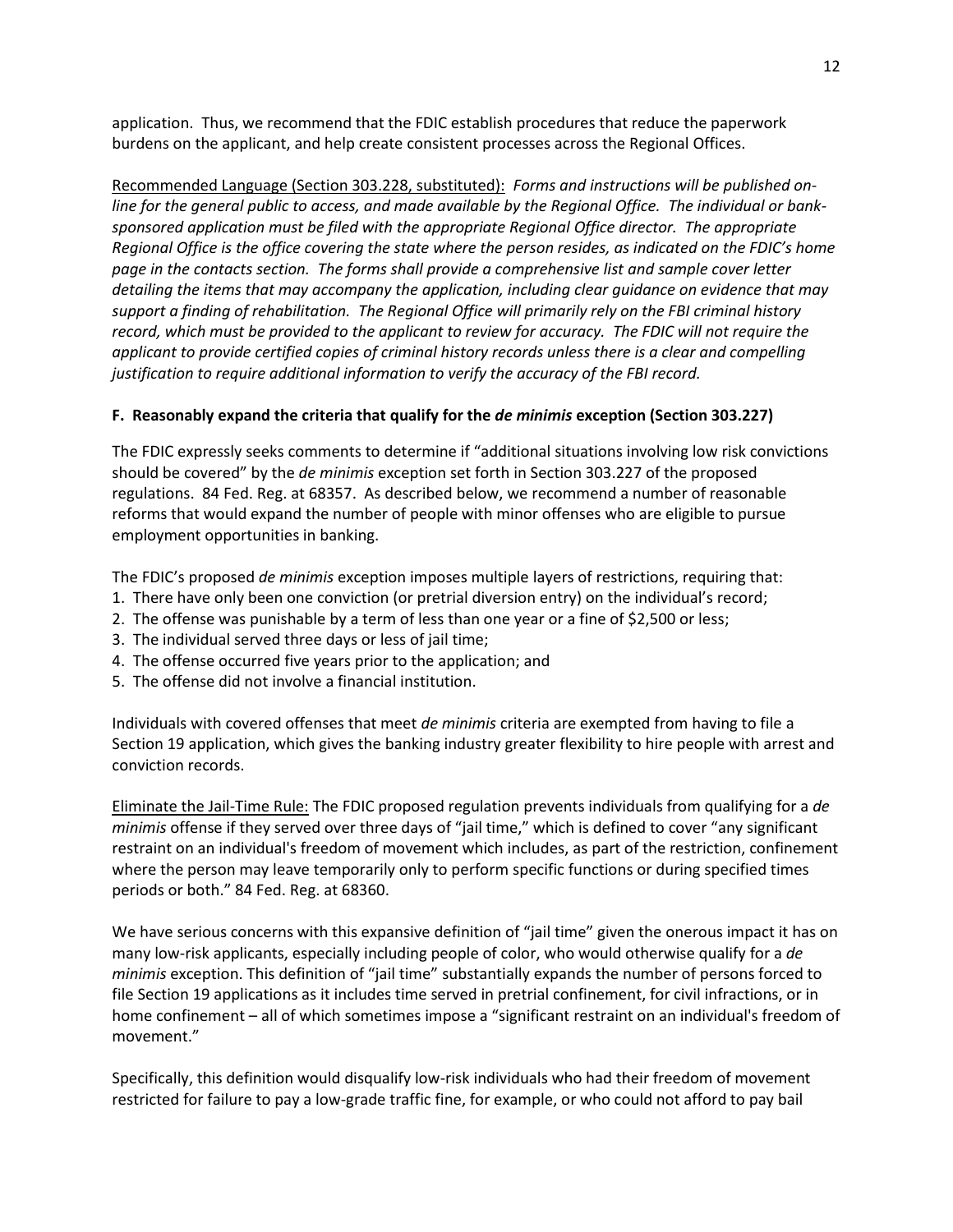while they await trail.<sup>39</sup> Unfortunately, because of the "money bail" system in place in many jurisdictions across the U.S., far too many people serve time in jail simply because of their lack of financial resources, not because they are a threat to public safety. And Blacks are far more likely to serve jail time while awaiting trial at a rate that is 3.6 times White people.<sup>40</sup>

Accordingly, we strongly recommend that the FDIC revise the criteria to expressly preclude consideration of jail time spent incarcerated in pretrial detention, which should not be relevant to someone's eligibility for the *de minimis* exception, and that it be limited to time spent incarcerated as a sanction or punishment over a more extended period of time, which would capture more serious offenses.

Recommended Language (Section 303.227(a)(2), amended): *" The offense was punishable by a term of three years or less confined in a correctional facility. The definition is intended to only apply where the individual spent time incarcerated as a punishment or a sanction, not as pretrial detention. The definition is not intended to include those on probation or parole who may be restricted to a particular jurisdiction, or who must report occasionally to an individual or a specific location;"*

Raise the Bad Checks Threshold: As proposed, an offense involving the writing of a "bad" check (i.e., an insufficient funds check) will be considered *de minimis* where the aggregate face value of all "bad" checks cited within all convictions is \$1,000 or less and the payee was not an insured depository institution or insured credit union.

We recommend that the FDIC increase the aggregate face value amount of all bad checks to at least \$2,000. This change aligns more closely with the \$2,500 threshold for a covered offense that meets the *de minimis* criteria with the maximum fine that could be imposed at conviction. Increasing the threshold to \$2,000 will expand access to employment for individuals who fall under this offense while still maintaining the safety and soundness of insured depository institutions. Increasing the FDIC's bad check threshold would also mirror the trend with respect to the felony theft thresholds set at the state level. According to the Pew Charitable Trusts, 37 states have increased their thresholds since 2000.<sup>41</sup>

Recommended Language (Section 303.227(b)(2)(i) amended): *". . . the aggregate total face value of all 'bad' of insufficient funds checks(s) cited across all the convictions(s) or program entry(ies) for bad or insufficient funds checks is \$2,000 or less;"*

Recognizing More Lesser Offenses: The FDIC proposes (Section 303.227(b)(3)) a *de minimis* exception for convictions for small-dollar simple theft where the value of the goods, services or currency stolen was \$500 or less at the time of the conviction. 84 Fed. Reg. at 68361. However, the FDIC proposed guidance would still require that the person have no other Section 19 convictions on his or her record, and that at least five years have passed since the conviction.

[https://www.pewtrusts.org/~/media/assets/2017/04/pspp\\_the\\_effects\\_of\\_changing\\_felony\\_theft\\_thresholds.pdf](https://www.pewtrusts.org/~/media/assets/2017/04/pspp_the_effects_of_changing_felony_theft_thresholds.pdf)

.

<sup>&</sup>lt;sup>39</sup> White House Council of Economic Advisors, "Fines, Fees, and Bail: Payments in the Criminal Justice System that Disproportionately Impact the Poor," at page 1 (Dec., 2015). Available at:

https://obamawhitehouse.archives.gov/sites/default/files/page/files/1215 cea fine fee bail issue brief.pdf. <sup>40</sup> Vera Institute of Justice, "Divided Justice: Trends in Black and While Jail Incarceration: 1990-2013," at page 22 (2018). Available at[: https://www.vera.org/publications/divided-justice-black-white-jail-incarceration.](https://www.vera.org/publications/divided-justice-black-white-jail-incarceration)

<sup>&</sup>lt;sup>41</sup> The Pew Charitable Trusts, "The Effects of Changing Felony Theft Thresholds: More Evidence that Higher Values Have Not Led to Increased Property Crime or Larceny Rates" (April 2017). Available at: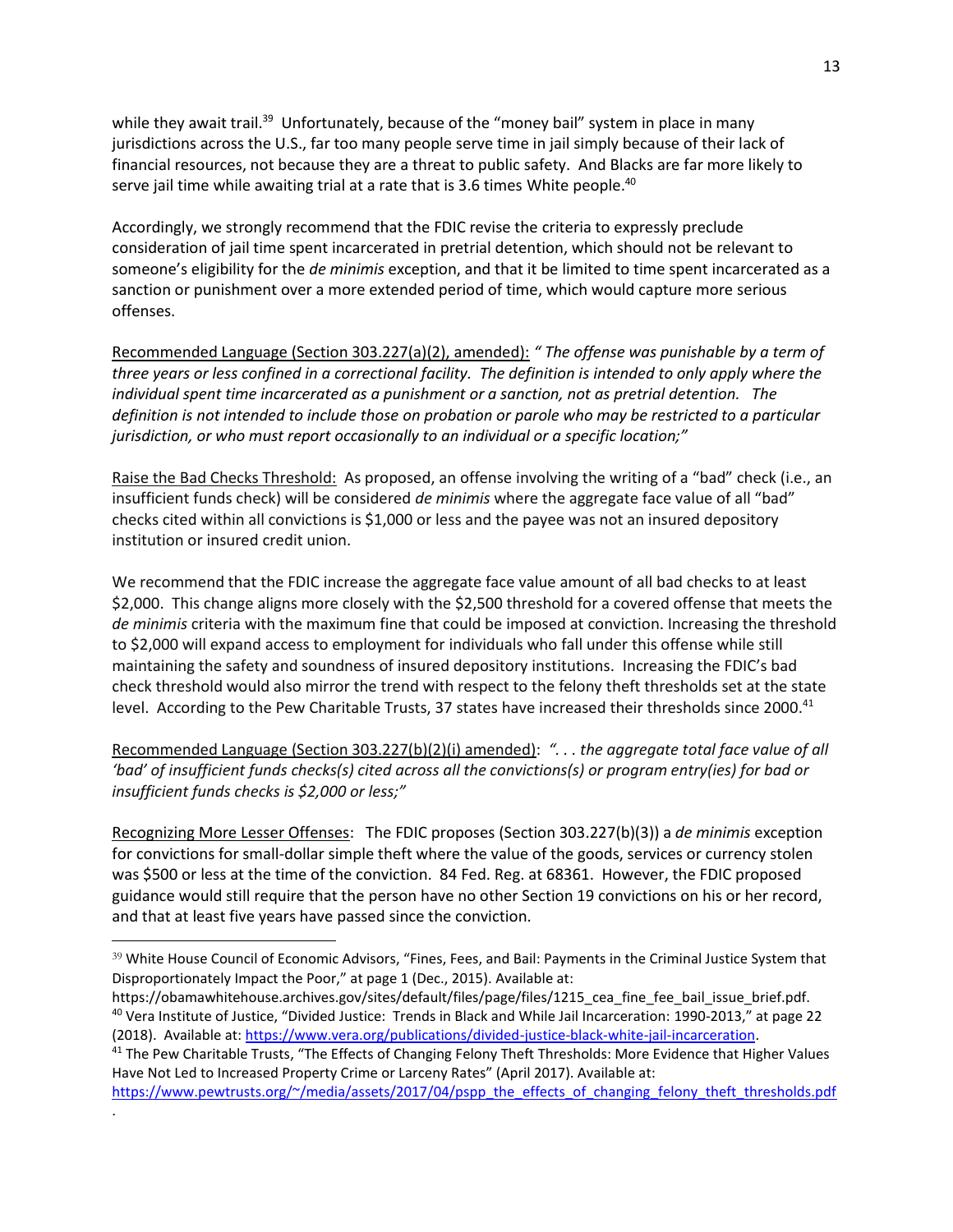It is fair to assume that this provision has extremely limited impact because simple theft convictions of \$500 or less are unlikely to be punishable by imprisonment for a term of more than one year or a fine of more than \$2,500, and the individual is unlikely to have served more than three days in jail. Thus, because most simple theft convictions likely meet the general definition of a *de minimis* exception, it is not especially significant that they are singled out for special treatment.

Instead, we believe the FDIC can go further without introducing risk by expanding Section 303.227(b)(3) to exclude a number of lesser offenses, including convictions for use of a fake ID (beyond the proposed FDIC exemption for people under the legal age to purchase alcohol), shoplifting, fare evasion and other lesser offenses – all of which will disqualify an applicant from employment. At a minimum, the FDIC should exclude such convictions from coverage after a limited time period (e.g., one year, not five years as proposed), and remove the burdensome *de minimis* offense restrictions that limit the impact of the proposed simple-dollar, simple theft exception.

Recommended Language (Section 303.227(b)(3), substitute): "*Convictions or program entries for designated lesser offenses: A conviction or program entry based on certain lesser offenses, including use of a fake ID, shoplifting, trespass, fare evasion, driving with an expired license or tag, and additional lowrisk offenses to be designated by the FDIC. These offenses shall be considered de minimis if at least one year has passed since the conviction or program entry."* 

Expand the Youth Exception: The FDIC proposes an age-based exception to the filing requirement for individuals who were age 21 or younger at the time of the conviction or program entry. Section 303.227(b)(1) proposes that these individuals must still satisfy all the general *de minimis* criteria and at least 30 months (rather than the standard five years) have passed prior to the date of the application.

As described in Section II.B.2. of our comments, we urge the FDIC to adopt a "washout" period for people who were 21 years of age or younger at the time of the conviction, which would eliminate the need for this more limited *de minimis* exception. At a minimum, we urge the FDIC to reduce the proposed age-based restriction further by also modifying the burdensome *de minimis* criteria that still apply to offenses committed prior to the age of 21 (e.g., that the offense be punishable by a jail term of less than one year or a fine of less than \$2,500).

Recommended Language (Section 303.227(b)(1) amended): "*Age of the person at time of covered offense. If the actions that resulted in a covered conviction or program entry of record all occurred when the individual was 21 years of age or younger, then a subsequent conviction or program entry will be considered de minimis if the conviction or program entry was entered at least 30 months prior to the date an application would otherwise be required and all sentencing or program requirements have been met."*

## **G. The FDIC's should expand the criteria and evidence it takes into account in evaluating individual and employer-sponsored applications (Section 303.229)**

Section 303.229 of the proposed regulations sets forth the standards that FDIC officials must follow in evaluating individual and employer-sponsored applications under Section 19. We urge the FDIC to expand the criteria and the evidence it takes into account in evaluating Section 19 applications and to liberalize the conditions that apply when the FDIC approves bank-sponsored applications. Section 303.229 should also clarify for banking institutions the value of removing the criminal history question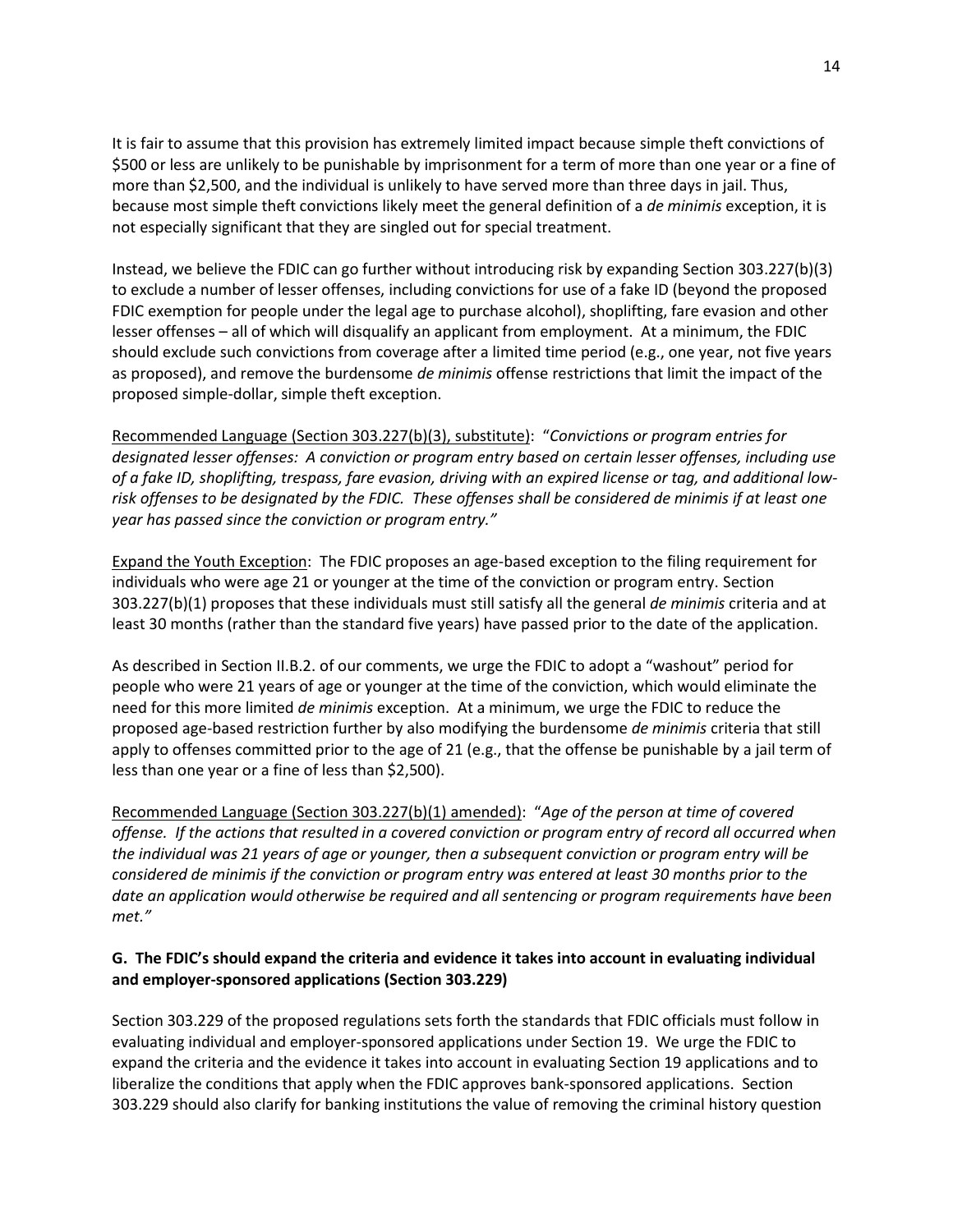from job applications and instead waiting until the end of the hiring process to collect criminal history information on the applicant.

## 1. **Liberalize the conditions that apply when the FDIC approves bank-sponsored applications (Section 303.229(e))**

As the data reported by the *Wall Street Journal* clearly illustrate, banking institutions are rarely taking advantage of the opportunity to apply on behalf of an individual for Section 19 approval. Indeed, from 2008 to 2019, only 168 bank-sponsored applications were filed despite the fact that they are approved at a higher rate than individual applications and processed in less than half the time (44 days, compared to 106 days on average for individual Section 19 applications).<sup>42</sup>

The proposed regulations place overly strict conditions on the approval of bank-sponsored applications, which is likely contributing to the exceedingly low number of such applications. Most notably, the applicant, if approved by the FDIC, may only "work in a specific job at a specific bank and may also be subject to the condition that prior consent of the FDIC will be required for any proposed significant changes in the person's duties and/or responsibilities." Section 303.220(e).

The banks have expressed concerns with these restrictions. For example, they require the banks to make investments in human resources systems to isolate and separately track all individuals conditionally approved by the FDIC to determine if they have changed positions or bank locations. We strongly favor the FDIC's streamlined approval process that governs bank-sponsored applications, which provides workers with a broader range of offenses on their record the opportunity to compete for jobs and to better navigate the tight time constraints that dictate the hiring process. If properly fashioned to address the interests of the job applicants, the banks and the FDIC, we believe that reformed banksponsored applications could vastly expand the number of Section 19 applications and approvals without compromising bank safety or security.

Whatever specific policy is ultimately adopted, it is critically important that a robust and liberalized bank-sponsored application process be a key feature of the FDIC's Section 19 reform agenda. We recommend that the FDIC first eliminate the restriction against changing bank locations, thus allowing the individual to be approved to work for the same employer, regardless of location. Second, we urge the FDIC to approve individuals sponsored by the bank to work across all bank positions, except those positions that involve promotion to a bank officer or other positions that the bank determines will require higher security screening credentials.

Recommended Language (Section 303.229(e), amended): *"When deemed appropriate, bank-sponsored applications are to allow the person to work for the same employer (without restrictions on the bank's location) and across positions, except that the prior consent of the FDIC will be required for any proposed significant changes in the person's security-related duties or responsibilities, such as promotion to a bank officer or other positions that the bank determines will require higher security screening credentials. In the case of sponsored bank applications, such proposed changes may, in the discretion of the Regional Director, require a new application."*

<sup>42</sup> FDIC FIOA Log Number 19-0083 (FDIC Letter to Lalita Clozel of the *Wall Street Journal*, dated March 1, 2019).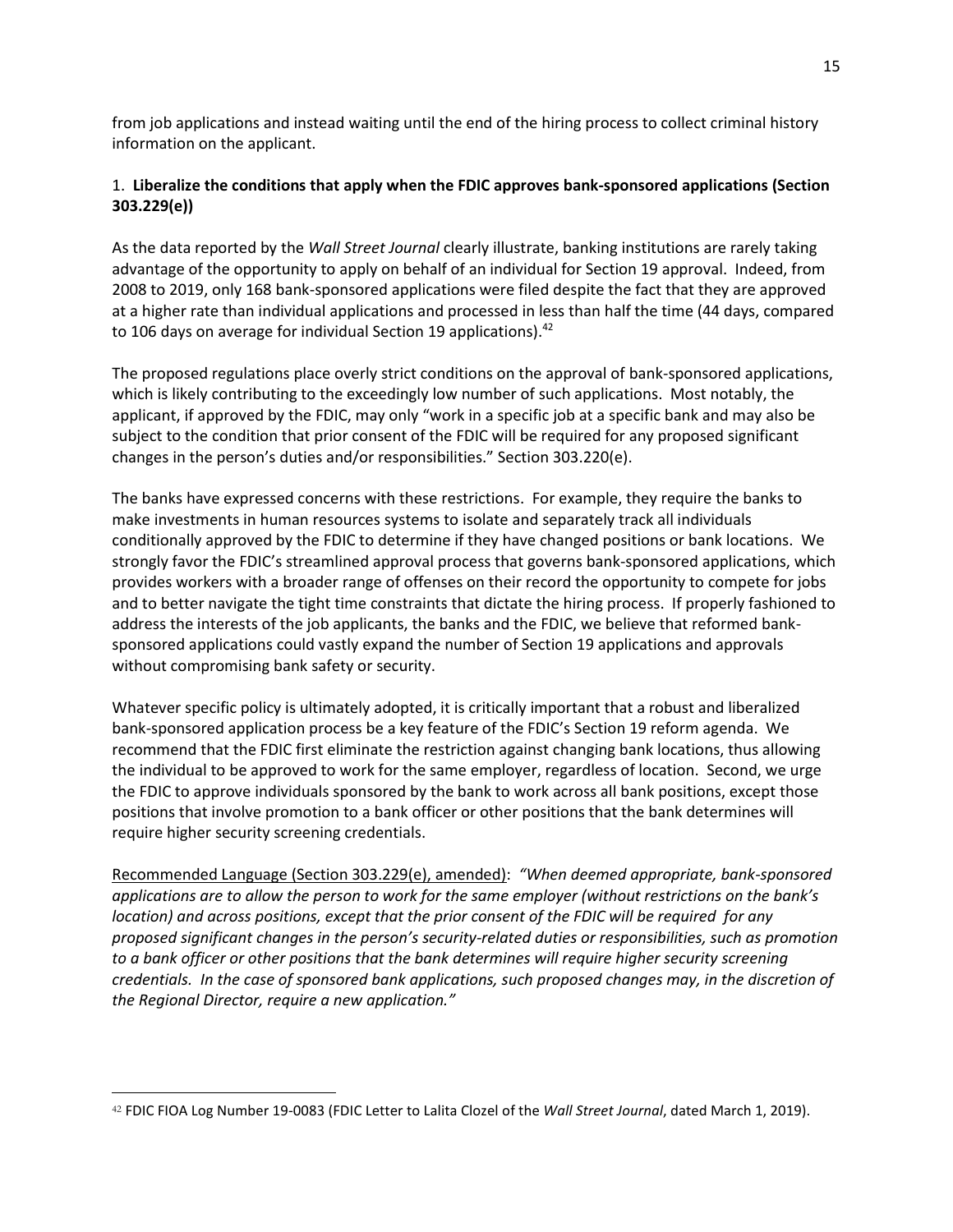## **2. Expand the criteria and evidence that the FDIC considers when evaluating rehabilitation (Section 303.229(a)(3))**

While Section 303.229(a)(3) includes positive guidance for FDIC officials to evaluate evidence of rehabilitation submitted in support of the Section 19 application, the regulation should be more expressly aligned with the federal civil rights standards (Title VII of the Civil Rights Act of 1964) given the significant disparate impact of criminal background checks on people of color.<sup>43</sup>

In addition, the FDIC should expressly rely on the "desistance" research described above (Section II.B.2.) in evaluating "the time that has elapsed since the conviction or program entry." 84 Fed. Reg. at 68361. Specifically, the leading study on the issue found that four to seven years after offending, people who have been convicted of a felony are no more at risk of being arrested for a new offense than anyone in the general population.<sup>44</sup> The desistance period was four to seven years for someone previously arrested or convicted of a drug felony and three to four years for someone previously arrested or convicted of a felony property crime.

In addition, we urge the FDIC to provide more specific guidance to help the applicants present mitigating evidence of rehabilitation, including a checklist of the major items that the FDIC will consider that mitigate in favor of a favorable determination. For example, the FDIC should expressly reference the value of letters of references from prior employers, certificates demonstrating completion of substance abuse programs, and successful participation in job preparation and job training programs.

Recommended Language (Section 303.229(a)(3) amended): *"Consistent with Title VII of the Civil Rights Act of 1964 (42 U.S.C. 2000e et seq.), the FDIC will conduct an individualized assessment that takes into account evidence of rehabilitation, the applicant's age at the time of the conviction or program entry, the time that has elapsed since conviction or program entry, and the relationship of individual's offense to the responsibilities of the position. The FDIC will presume that the individual is rehabilitated if four years have passed since the individual's offense and the individual has no subsequent convictions on his or her record. The FDIC will also consider the individual's employment history, letters of recommendation, certificates documenting participation in substance abuse programs, successful participating in job preparation and educational programs, and other relevant mitigating evidence."*

## 3. **The FDIC should clarify that the banks may wait to inquire into an applicant's criminal history until after the conditional offer stage of the hiring process (Section 303.229)**

When employers make criminal record inquiries on the initial job application, the applications of otherwise-qualified applicants are often discarded, even when the applicant's record may have no relation to the job requirements and are not indicative of an applicant's ability to perform the job. The "ban the box" policy, which has been adopted by the new federal Fair Chance Act and 36 states,  $45$  was

<sup>&</sup>lt;sup>43</sup> For example, the regulations implementing the federal community development block grants covering child care programs states that "[t]he review process shall be consistent with title VII of the Civil Rights Act of 1964 (42 U.S.C. 2000e *et seq.*)." 81 Fed. Reg. 67438, 67503, 67584, dated September 30, 2016; 45 C.F.R. Section 98.43(e)(4). See also Equal Employment Opportunity Commission, "Enforcement Guidance on the Consideration of Arrest and Conviction Records in Employment Decisions Under Title VII of the Civil Rights Act of 1964." (April 2012). Available at: [http://www.eeoc.gov/laws/guidance/arrest\\_conviction.cfm.](http://www.eeoc.gov/laws/guidance/arrest_conviction.cfm)

<sup>&</sup>lt;sup>44</sup> Supra, footnote 19.

<sup>45</sup>National Defense Authorization Act, H.Rept. 116-333, Title XI, Sections 1121-1124; Beth Avery, "Ban the Box: U.S. Cities, Counties and States Adopt Fair-Chance Policies to Expand Employment Opportunities for People with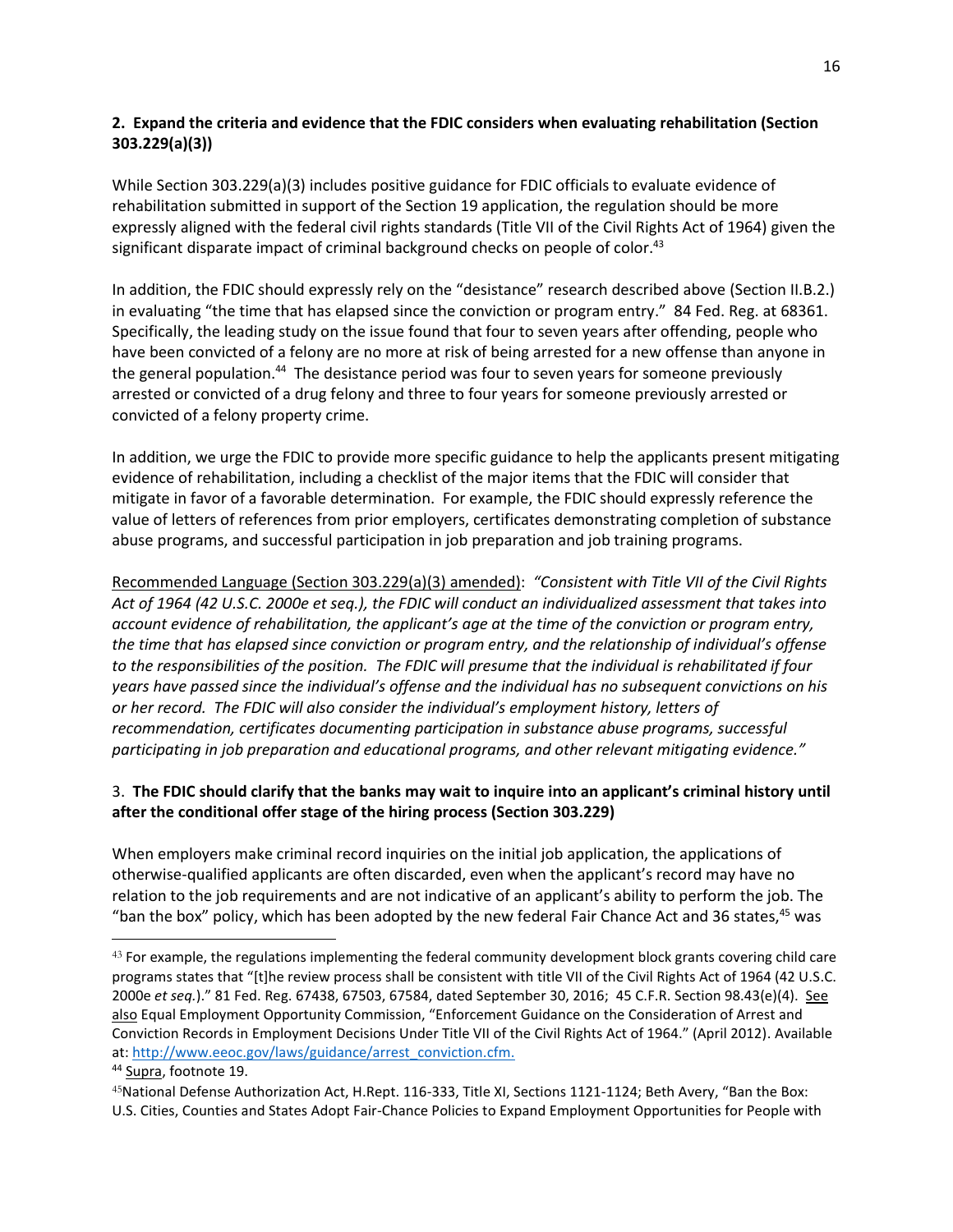borne out of this reality faced by millions of workers with arrest and conviction records.

As OPM also explained in the preamble to its 2016 regulations, inquiries into an individual's record "could have the effect of discouraging motivated, well-qualified individuals from applying for a Federal job because they have an arrest record, when the arrest did not result in a conviction or when, following a conviction, they have fully complied with the penalty and have been rehabilitated in the eyes of the law." 81 Fed. Reg. at 86555. The policy has also been embraced by JPMorgan Chase and other major employers.

We recommend that the FDIC encourage the banks to inquire into criminal record history only after extending a conditional offer of employment to an applicant. This would safeguard that banking institutions fairly evaluate the applications of qualified persons with conviction histories while also ensuring that they continue to engage in appropriate levels of screening. At a minimum, we urge the FDIC to clarify that the banks are entirely within their rights under the federal law to adopt a ban the box policy, and that they are not required to collect information on their job applications listing the individual's criminal history until the conditional offer stage of the hiring process.

Recommended Language (Section 303.229, add new subsection (g)): *"FDIC-regulated banks may be subject to federal, state and local laws that require employers to delay the inquiry into an applicant's criminal history until late in the hiring process, such as the federal Fair Chance Act, which takes effect in 2021. These 'ban the box' policies are intended to help reduce the stigma of a criminal record in the hiring process and expand the pool of qualified applicants with records. Consistent with these laws, the FDI Act does not require covered banks to collect criminal history information on their job applications, and it provides the flexibility for the banks to wait until the end of the hiring process to collect criminal history information."*

\* \* \*

We appreciate this opportunity to comment on the FDIC's Section 19 proposed regulations. As described above, we urge the FDIC to significantly expand the Section 19 policy and procedures, which has the potential to broadly impact the ability of the nation's banks to attract qualified and more diverse workers. If you have any questions regarding the content of these comments, please contact Maurice Emsellem, Fair Chance Program Director at the National Employment Law Project [\(510-663-](mailto:510-663-5700/emsellem@nelp.org) [5700/emsellem@nelp.org\)](mailto:510-663-5700/emsellem@nelp.org), or Sakira Cook, Director of the Justice Reform Program at the Leadership Conference on Civil and Human Rights (202-263-2894/cook@civilrights.org).

Sincerely,

American Civil Liberties Union Cabrini Green Legal Aid Collateral Consequences Resource Center Community Legal Services in East Palo Alto Community Legal Services of Philadelphia Drug Policy Alliance LatinoJusticePRLDEF Legal Action Center/H.I.R.E. Network

Records" (National Employment Law Project, July 2019). Available at: [https://www.nelp.org/publication/ban-the](https://www.nelp.org/publication/ban-the-box-fair-chance-hiring-state-and-local-guide/)[box-fair-chance-hiring-state-and-local-guide/.](https://www.nelp.org/publication/ban-the-box-fair-chance-hiring-state-and-local-guide/)